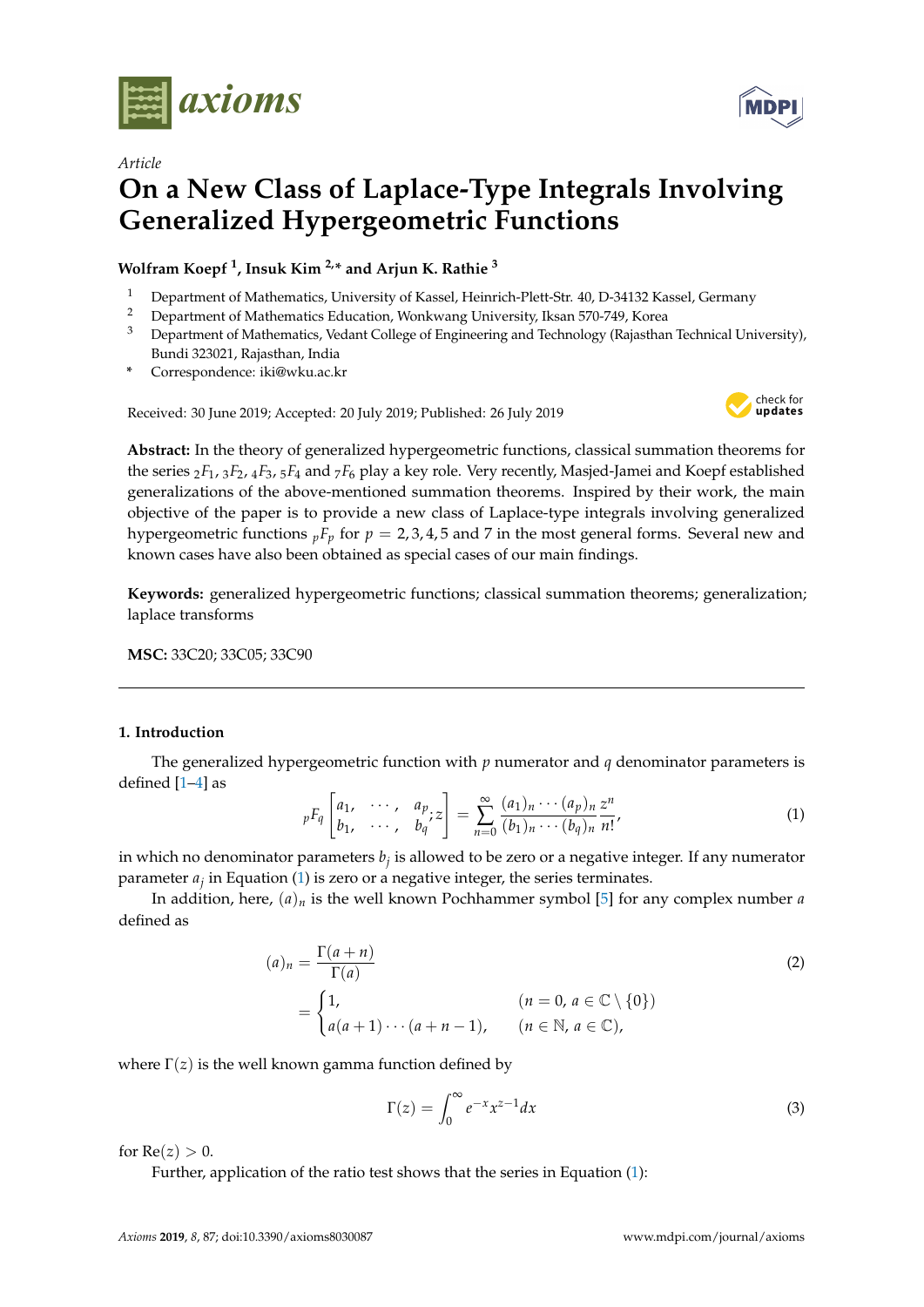- (i) converges for all finite *z* if  $p \leq q$ ;
- (ii) converges for  $|z| < 1$  if  $p = q + 1$ ; and
- (iii) diverges for all  $z z \neq 0$  if  $p > q + 1$ .

In addition, following Bromwich [\[6\]](#page-19-3) (p. 41 and 241), Knopp [\[7\]](#page-19-4) (p. 401) or Luke [\[8\]](#page-19-5), it can be shown that the  $q+1$ *F*<sup> $q$ </sup> series is

- (i) absolutely convergent for  $|z| = 1$  if  $Re(\eta) < 0$ ;
- (ii) conditionally convergent for  $|z| = 1$ ,  $z \neq 1$  if  $0 \leq \text{Re}(\eta) < 1$ ; and
- (iii) divergent for  $|z| = 1$  if  $1 \leq Re(\eta)$ , where

$$
\eta = \sum_{j=1}^{p} a_j - \sum_{j=1}^{q} b_j.
$$

It is not out of place to mention here that, whenever a generalized hypergeometric function reduces to products and quotients of gamma functions, the results are very useful from the point of view of applications. For  $p = 2, 3, 4, 5$  and 7 of the generalized hypergeometric function in Equation [\(1\)](#page-0-0) with proper choice of parameters, the results in the form of summation theorems are available in the literature in terms of gamma function. However, for  $p = 6$ , we do not have any summation theorem available. Thus, in this paper, we do not consider the case for  $p = 6$ . Here, we mention the following classical summation theorems [\[1](#page-19-0)[,2\]](#page-19-6), so that the paper may be self contained.

Gauss Theorem for  $Re(c - a - b) > 0$ 

<span id="page-1-0"></span>
$$
{}_2F_1\left[\begin{array}{cc}a, & b\\ c& \end{array}; 1\right] = \frac{\Gamma(c)\Gamma(c-a-b)}{\Gamma(c-a)\Gamma(c-b)}\tag{4}
$$

• Kummer's Theorem

<span id="page-1-1"></span>
$$
{}_2F_1 \left[ \begin{array}{cc} a, & b \\ 1+a-b & -1 \end{array} \right] = \frac{\Gamma(1+a-b)\Gamma(1+\frac{1}{2}a)}{\Gamma(1-b+\frac{1}{2}a)\Gamma(1+a)} \tag{5}
$$

• Second Gauss Theorem

<span id="page-1-2"></span>
$$
{}_2F_1\left[\begin{array}{cc}a, & b\\ \frac{1}{2}(a+b+1) & \frac{1}{2}\end{array}\right] = \frac{\sqrt{\pi}\,\Gamma(\frac{1}{2}(a+b+1))}{\Gamma(\frac{1}{2}(a+1))\Gamma(\frac{1}{2}(b+1))}
$$
(6)

Bailey's Theorem

<span id="page-1-3"></span>
$$
{}_2F_1\left[\begin{array}{cc}a, & 1-a \\ & b \end{array}; \frac{1}{2}\right] = \frac{\Gamma(\frac{1}{2}b)\Gamma(\frac{1}{2}(b+1))}{\Gamma(\frac{1}{2}(a+b))\Gamma(\frac{1}{2}(b-a+1))}
$$
(7)

Dixon's Theorem for  $Re(a - 2b - 2c) > -2$ 

$$
{}_{3}F_{2}\left[\begin{array}{cc}a, & b, & c \\ 1+a-b, & 1+a-c \end{array};1\right]
$$
\n
$$
=\frac{\Gamma(1+\frac{1}{2}a)\Gamma(1+a-b)\Gamma(1+a-c)\Gamma(1-b-c+\frac{1}{2}a)}{\Gamma(1+a)\Gamma(1-b+\frac{1}{2}a)\Gamma(1-c+\frac{1}{2}a)\Gamma(1+a-b-c)}
$$
\n(8)

Watson's Theorem for  $Re(2c - a - b) > 1$ 

$$
{}_{3}F_{2}\left[\begin{array}{cc}a, & b, & c\\ \frac{1}{2}(a+b+1), & 2c & 1\end{array}\right]
$$
\n
$$
=\frac{\sqrt{\pi}\Gamma(c+\frac{1}{2})\Gamma(\frac{1}{2}(a+b+1))\Gamma(c-\frac{1}{2}(a+b-1))}{\Gamma(\frac{1}{2}(a+1))\Gamma(\frac{1}{2}(b+1))\Gamma(c-\frac{1}{2}(a-1))\Gamma(c-\frac{1}{2}(b-1))}
$$
\n(9)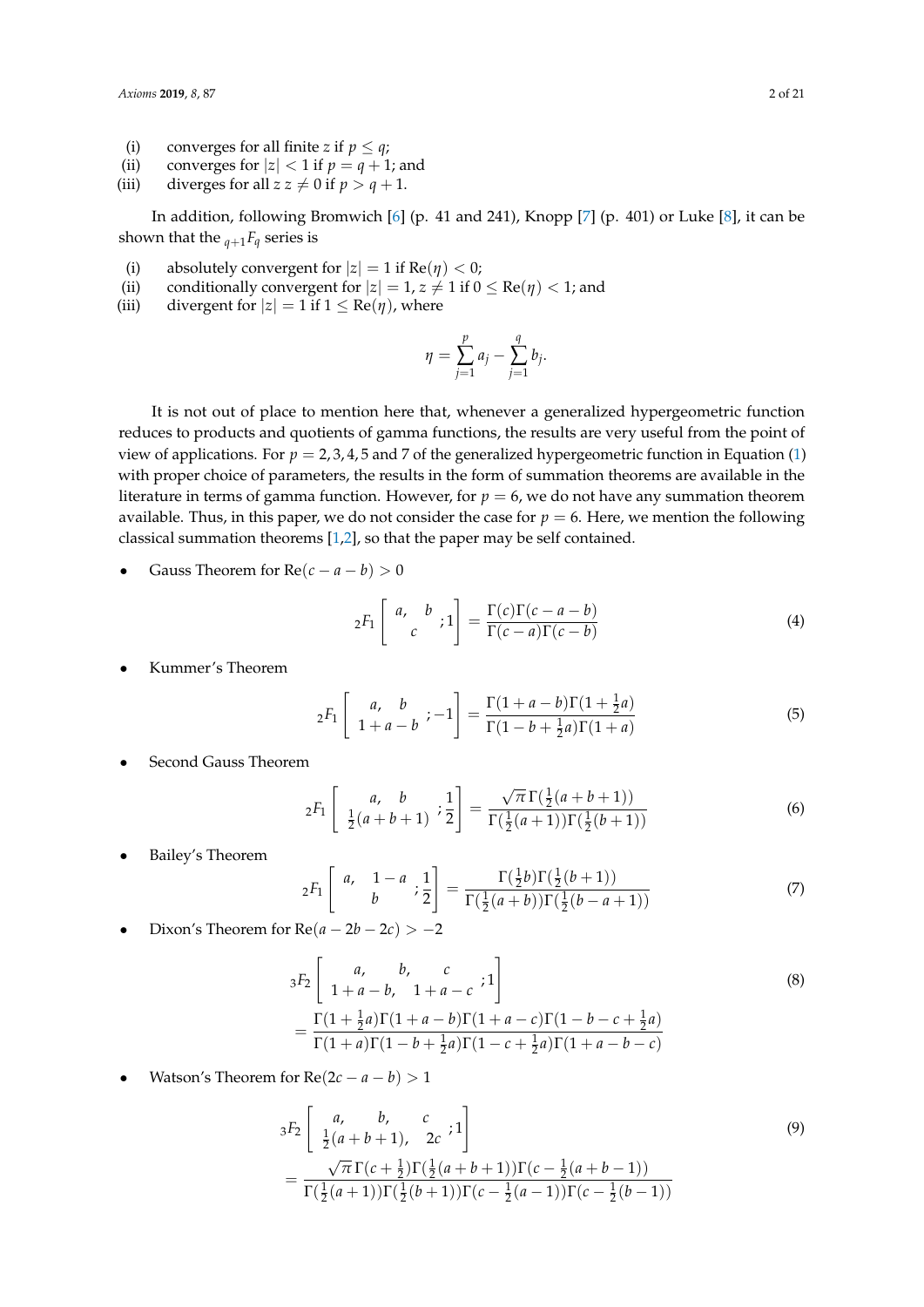• Whipple's Theorem for  $Re(b) > 0$ 

$$
{}_{3}F_{2}\left[\begin{array}{cc}a, & 1-a, & b \\ c, & 2b-c+1\end{array};1\right] \qquad (10)
$$

$$
=\frac{\pi 2^{1-2b}\Gamma(c)\Gamma(2b-c+1)}{\Gamma(\frac{1}{2}(a+c))\Gamma(b+\frac{1}{2}(a-c+1))\Gamma(\frac{1}{2}(1-a+c))\Gamma(b+1-\frac{1}{2}(a+c))}
$$

• Pfaff-Saalschütz Theorem

<span id="page-2-1"></span>
$$
{}_3F_2\left[\begin{array}{cc}a, & b, & -n \\ c, & 1+a+b-c-n \end{array}; 1\right] = \frac{(c-a)_n(c-b)_n}{(c)_n(c-a-b)_n}
$$
(11)

• Second Whipple's Theorem

$$
{}_{4}F_{3}\left[\begin{array}{cc}a, & 1+\frac{1}{2}a, & b, & c\\ \frac{1}{2}a, & a-b+1, & a-c+1\end{array}; -1\right] = \frac{\Gamma(a-b+1)\Gamma(a-c+1)}{\Gamma(a+1)\Gamma(a-b-c+1)}
$$
(12)

• Dougall's Theorem for  $Re(a - c - d - e) > -1$ 

$$
5F_4\begin{bmatrix} a, & 1+\frac{1}{2}a, & c, & d, & e \\ \frac{1}{2}a, & a-c+1, & a-d+1, & a-e+1 \end{bmatrix} \begin{bmatrix} 1 \\ 2 \end{bmatrix}
$$
  
= 
$$
\frac{\Gamma(a-c+1)\Gamma(a-d+1)\Gamma(a-e+1)\Gamma(a-c-d-e+1)}{\Gamma(a+1)\Gamma(a-d-e+1)\Gamma(a-c-e+1)\Gamma(a-c-d+1)}
$$
 (13)

• Second Dougall's Theorem

$$
7F_6\begin{bmatrix} a, & 1+\frac{1}{2}a, & b, & c, & d, & 1+2a-b-c-d+n, & -n \\ \frac{1}{2}a, & a-b+1, & a-c+1, & a-d+1, & b+c+d-a-n, & a+1+n \\ \end{bmatrix}
$$
 (14)  
= 
$$
\frac{(a+1)_n(a-b-c+1)_n(a-b-d+1)_n(a-c-d+1)_n}{(a+1-b)_n(a+1-c)_n(a+1-d)_n(a+1-b-c-d)_n}
$$

For very interesting applications of some of the above-mentioned classical summation theorems, we refer a very popular and useful paper by Bailey [\[9\]](#page-19-7).

In addition, for finite sums of hypergeometric series, if we use the following symbol

<span id="page-2-0"></span>
$$
\begin{bmatrix} {m} \\ {p}F_{q} \end{bmatrix} \begin{bmatrix} {a}_{1}, & {\cdots}, & {a}_{p} \\ {b}_{1}, & {\cdots}, & {b}_{q} \end{bmatrix} = \sum_{n=0}^{m} \frac{\prod_{i=1}^{p} (a_{i})_{n}}{\prod_{i=1}^{q} (b_{i})_{n}} \frac{z^{n}}{n!},
$$

where, for instance,

$$
\bigg| \begin{array}{ll} (-1) & (0) \\ pF_q(z) = 0 & pF_q(z) = 1, \quad pF_q(z) = 1 + \frac{a_1 \cdots a_p}{b_1 \cdots b_q} z, \end{array}
$$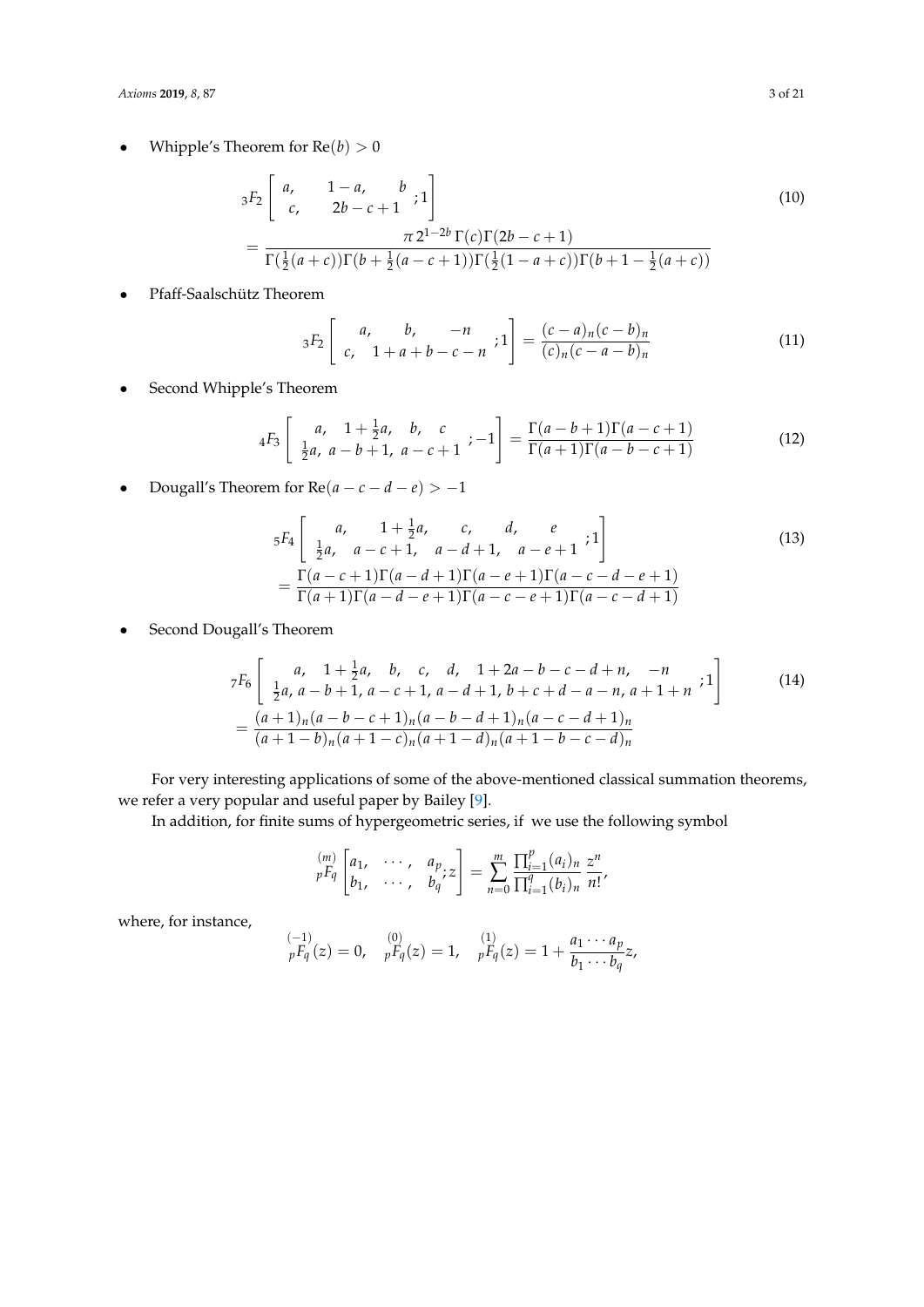then, by using the following relation [\[10\]](#page-19-8),

$$
{}_{p}F_{q}\left[\begin{array}{ll}a_{1},\cdots,a_{p-1},1\\b_{1},\cdots,b_{q-1},m\end{array} ;_{z}\right]
$$
\n
$$
=\frac{\Gamma(b_{1})\cdots\Gamma(b_{q-1})}{\Gamma(a_{1})\cdots\Gamma(a_{p-1})}\frac{\Gamma(a_{1}-m+1)\cdots\Gamma(a_{p-1}-m+1)}{\Gamma(b_{1}-m+1)\cdots\Gamma(b_{q-1}-m+1)}\frac{(m-1)!}{z^{m-1}}
$$
\n
$$
\times \left\{p_{-1}F_{q-1}\left[\begin{array}{ll}a_{1}-m+1,\cdots,a_{p-1}-m+1\\b_{1}-m+1,\cdots,b_{q-1}-m+1\end{array} ;_{z}\right] -\frac{(m-2)}{p-1}F_{q-1}\left[\begin{array}{ll}a_{1}-m+1,\cdots,a_{p-1}-m+1\\b_{1}-m+1,\cdots,b_{q-1}-m+1\end{array} ;_{z}\right]\right\},
$$
\n(15)

very recently Masjed-Jamei and Koepf [\[11\]](#page-19-9) established generalizations of the classical summation theorems in Equations  $(4)$ – $(14)$  in the following form:

<span id="page-3-0"></span>
$$
{}_{3}F_{2}\left[\begin{array}{cc} a, & b, & 1 \\ c, & m \end{array} ; 1\right]
$$
\n
$$
= \frac{\Gamma(m)\Gamma(c)\Gamma(a-m+1)\Gamma(b-m+1)}{\Gamma(a)\Gamma(b)\Gamma(c-m+1)}
$$
\n
$$
\times \left\{ \frac{\Gamma(c-m+1)\Gamma(c-a-b+m-1)}{\Gamma(c-a)\Gamma(c-b)} - \frac{(m-2)}{2} \left[a-m+1, b-m+1; 1\right] \right\}
$$
\n
$$
= \Omega_{1}
$$
\n(16)

<span id="page-3-1"></span>
$$
{}_{3}F_{2}\left[\begin{array}{cc} a, & b, & 1 \\ a-b+m, & m & -1 \end{array}\right]
$$
\n
$$
= (-1)^{m-1} \frac{\Gamma(m)\Gamma(a-b+m)\Gamma(a-m+1)\Gamma(b-m+1)}{\Gamma(a)\Gamma(b)\Gamma(a-b+1)}
$$
\n
$$
\times \left\{ \frac{\Gamma(a-b+1)\Gamma(1+\frac{1}{2}(a-m+1))}{\Gamma(2+a-m)\Gamma(m-b+\frac{1}{2}(a-m+1))} - \frac{(m-2)}{2} \left[a-m+1, & b-m+1 \\ a-b+1 & & -1 \right] \right\}
$$
\n
$$
= \Omega_{2}
$$
\n(17)

<span id="page-3-2"></span>
$$
{}_{3}F_{2}\left[\begin{array}{ll}\na, & b, & 1 \\
\frac{1}{2}(a+b+1), & m & \frac{1}{2}\n\end{array}\right]
$$
\n
$$
= 2^{m-1}\frac{\Gamma(m)\Gamma(\frac{1}{2}(a+b+1))\Gamma(a-m+1)\Gamma(b-m+1)}{\Gamma(a)\Gamma(b)\Gamma(-m+1+\frac{1}{2}(a+b+1))}
$$
\n
$$
\times \left\{\frac{\sqrt{\pi}\Gamma(-m+1+\frac{1}{2}(a+b+1))}{\Gamma(1+\frac{1}{2}(a-m))\Gamma(1+\frac{1}{2}(b-m))} - \frac{(m-2)}{2F_{1}}\left[\begin{array}{l}a-m+1, & b-m+1\\-m+1+\frac{1}{2}(a+b+1) & \frac{1}{2}\end{array}\right]\right\}
$$
\n
$$
= \Omega_{3}
$$
\n(18)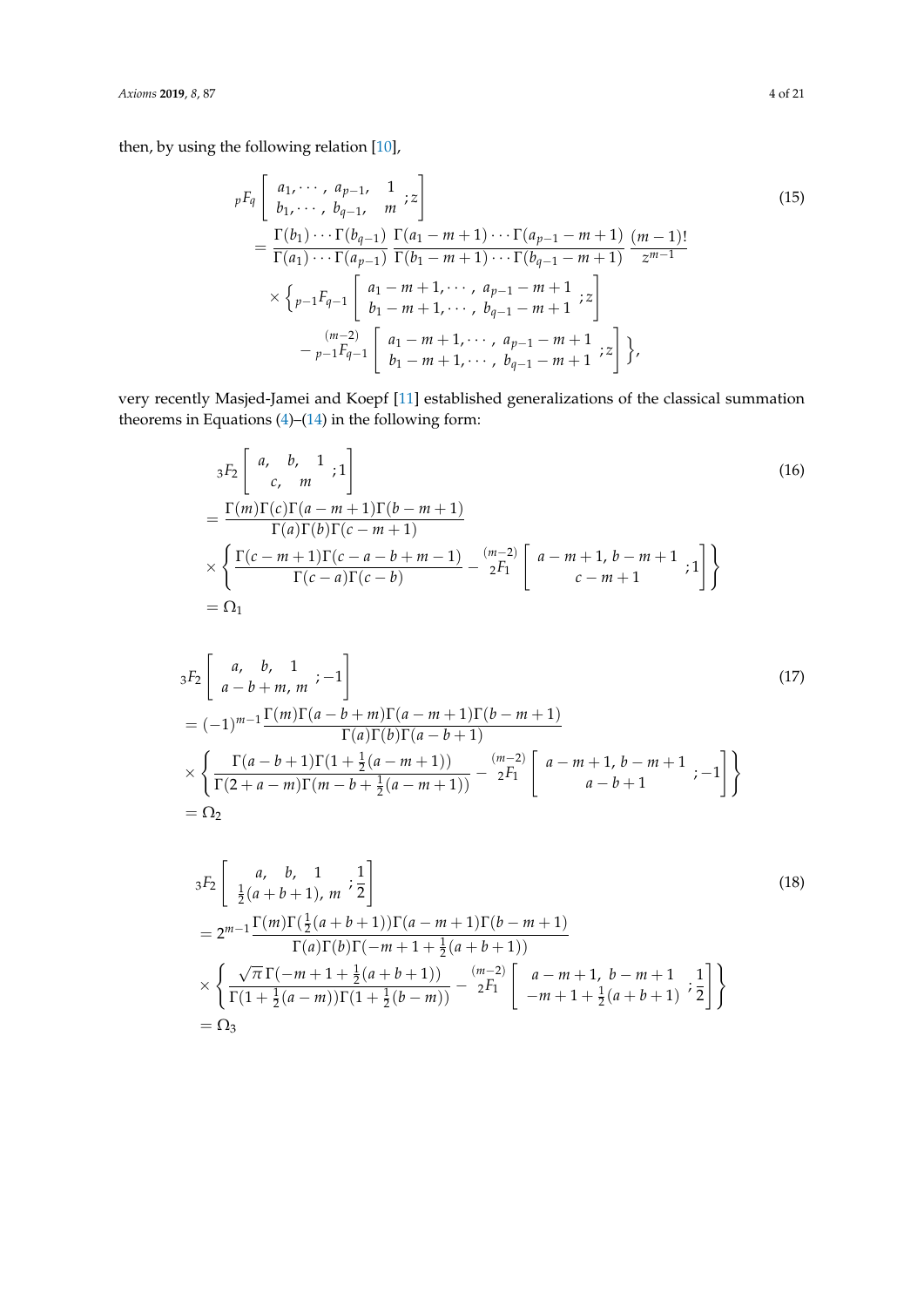<span id="page-4-0"></span>
$$
{}_{3}F_{2}\left[\begin{array}{c} a, 2m-a-1, 1; \frac{1}{2} \\ b, m \end{array} ; \frac{1}{2}\right]
$$
\n
$$
= 2^{m-1} \frac{\Gamma(m)\Gamma(b)\Gamma(a-m+1)\Gamma(m-a)}{\Gamma(a)\Gamma(2m-a-1)\Gamma(b-m+1)}
$$
\n
$$
\times \left\{ \frac{\Gamma(\frac{1}{2}(b-m+1))\Gamma(\frac{1}{2}(b-m+2))}{\Gamma(-m+1+\frac{1}{2}(a+b))\Gamma(\frac{1}{2}(b-a+1))} - \frac{(m-2)}{2} \left[a-m+1, m-a; \frac{1}{2}\right] \right\}
$$
\n
$$
= \Omega_{4}
$$
\n(19)

<span id="page-4-1"></span><sup>4</sup>*F*<sup>3</sup> " *a*, *b*, *c*, 1 *a* − *b* + *m*, *a* − *c* + *m*, *m* ; 1# (20) = Γ(*m*)Γ(*a* − *b* + *m*)Γ(*a* − *c* + *m*)Γ(*a* + 1 − *m*)Γ(*b* + 1 − *m*)Γ(*c* + 1 − *m*) Γ(*a*)Γ(*b*)Γ(*c*)Γ(*a* − *b* + 1)Γ(*a* − *c* + 1) × n Γ( 1 2 (*a* + 3 − *m*))Γ(*a* − *b* + 1)Γ(*a* − *c* + 1)Γ(−*b* − *c* + <sup>1</sup> 2 (*a* + 3*m* − 1)) Γ(*a* + 2 − *m*)Γ(−*b* + <sup>1</sup> 2 (*a* + *m* + 1))Γ(−*c* + <sup>1</sup> 2 (*a* + *m* + 1))Γ(*a* − *b* − *c* + *m*) − (*m*−2) <sup>3</sup>*F*<sup>2</sup> " *a* − *m* + 1, *b* − *m* + 1, *c* − *m* + 1 *a* − *b* + 1, *a* − *c* + 1 ; 1# o = Ω<sup>5</sup>

<span id="page-4-2"></span>
$$
{}_{4}F_{3}\left[\begin{array}{ll}a, & b, & c, & 1\\ \frac{1}{2}(a+b+1), & 2c+1-m, & m \end{array} ; 1\right]
$$
\n
$$
= \frac{\Gamma(m)\Gamma(\frac{1}{2}(a+b+1))\Gamma(2c+1-m)\Gamma(a+1-m)\Gamma(b+1-m)\Gamma(c+1-m)}{\Gamma(a)\Gamma(b)\Gamma(c)\Gamma(-m+\frac{1}{2}(a+b+3))\Gamma(2c-2m+2)}
$$
\n
$$
\times \left\{\frac{\sqrt{\pi}\Gamma(c-m+\frac{3}{2})\Gamma(-m+\frac{1}{2}(a+b+3))\Gamma(c-\frac{1}{2}(a+b-1))}{\Gamma(1+\frac{1}{2}(a-m))\Gamma(1+\frac{1}{2}(b-m))\Gamma(c+1-\frac{1}{2}(a+m))\Gamma(c+1-\frac{1}{2}(b+m))}\right.
$$
\n
$$
- \frac{(m-2)}{3F_{2}}\left[\begin{array}{ll}a-m+1, & b-m+1, & c-m+1\\-m+1+\frac{1}{2}(a+b+1), & 2c-2m+2 \end{array} ; 1\right]\right\}
$$
\n
$$
= \Omega_{6}
$$
\n(21)

<span id="page-4-3"></span>
$$
{}_{4}F_{3}\left[\begin{array}{cc} a, & 2m-1-a, & b, & 1 \\ c, & 2b-c+1, & m \end{array} ; 1\right]
$$
\n
$$
= \frac{\Gamma(m)\Gamma(c)\Gamma(2b-c+1)\Gamma(m-a)\Gamma(a+1-m)\Gamma(b+1-m)}{\Gamma(a)\Gamma(b)\Gamma(2m-1-a)\Gamma(c+1-m)\Gamma(2b-c-m+2)}
$$
\n
$$
\times \left\{\frac{\pi 2^{2m-2b-1}\Gamma(c-m+1)}{\Gamma(-m+1+\frac{1}{2}(a+c))\Gamma(-m+1+b+\frac{1}{2}(a-c+1))\Gamma(\frac{1}{2}(1-a+c))}\right\}
$$
\n
$$
\times \frac{\Gamma(2b-c-m+2)}{\Gamma(b+1-\frac{1}{2}(a+c))} - \frac{(m-2)}{3F_{2}}\left[\begin{array}{cc} a-m+1, & b-m+1, & m-a \\ c-m+1, & 2b-c-m+2 \end{array} ; 1\right] \right\}
$$
\n
$$
= \Omega_{7}
$$
\n(23)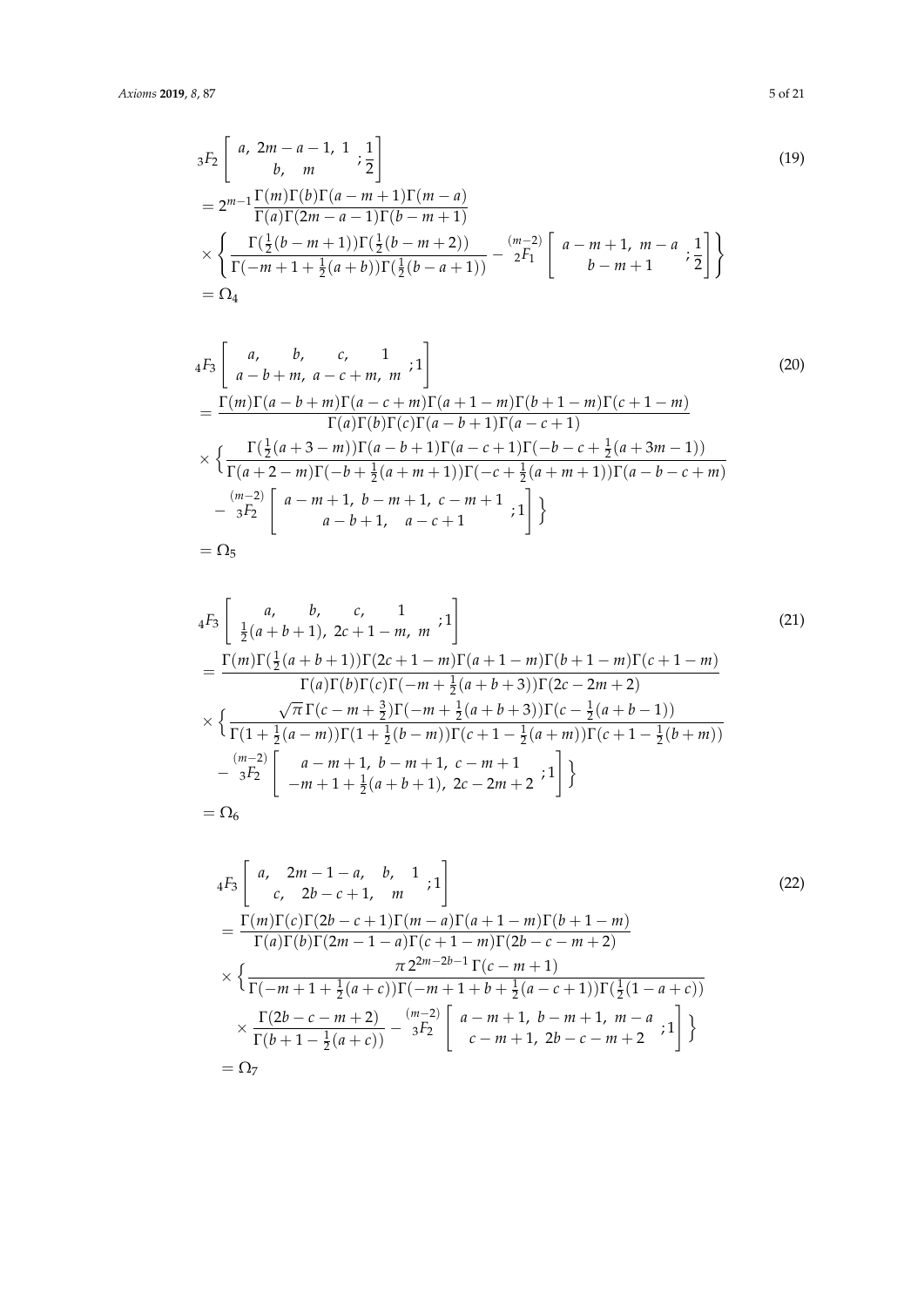$$
{}_{4}F_{3}\left[\begin{array}{cc}a, b, -n+m-1, 1\\c, 1+a+b-c-n, m\\(2a) \end{array} ; 1\right] = \frac{(m-1)!(1-c)_{m-1}}{(1-a)_{m-1}(1-b)_{m-1}} \tag{23}
$$
\n
$$
\times \frac{(c-a-b+n)_{m-1}}{(n+2-m)_{m-1}} \times \left\{ \frac{(c-a)_n(c-b)_n}{(c+1-m)_n(c-a-b+m-1)_n} - \frac{(m-2)}{3F_2} \left[\begin{array}{cc}a-m+1, b-m+1, -n\\c-m+1, 2+a+b-c-m-n\\(2a-1) & 1 \end{array} ; 1\right] \right\}
$$
\n
$$
= \Omega_{8}
$$

$$
{}_{5}F_{4}\left[\begin{array}{cc}a, & \frac{1}{2}(a+m+1), & b, & c, & 1\\ \frac{1}{2}(a+m-1), & a-b+m, & a-c+m, & m \end{array}; -1\right] = (-1)^{m-1}\Gamma(m) \tag{24}
$$
\n
$$
\times \frac{\Gamma(\frac{1}{2}(a+m-1))\Gamma(a-b+m)\Gamma(a-c+m)\Gamma(\frac{1}{2}(a-m+3))\Gamma(a-m+1)}{\Gamma(a)\Gamma(b)\Gamma(c)\Gamma(\frac{1}{2}(a+m+1))\Gamma(\frac{1}{2}(a-m+1))}
$$
\n
$$
\times \frac{\Gamma(b+1-m)\Gamma(c+1-m)}{\Gamma(a-b+1)\Gamma(a-c+1)} \times \left\{\frac{\Gamma(1+a-b)\Gamma(1+a-c)}{\Gamma(2-m+a)\Gamma(m+a-b-c)} - \frac{(m-2)}{4F_{3}}\left[a-m+1, & b-m+1, & \frac{1}{2}(a-m+3), & c-m+1, & -1\right] \right\}
$$
\n
$$
= \Omega_{9}
$$
\n(24)

$$
{}_{6}F_{5}\left[\begin{array}{cc}a, & \frac{1}{2}(a+m+1), & c, & d, & e, & 1\\ \frac{1}{2}(a+m-1), & a-c+m, & a-d+m, & a-e+m, & m \end{array}; 1\right]
$$
(25)  
= 
$$
\frac{\Gamma(m)\Gamma(\frac{1}{2}(a+m-1))\Gamma(a-c+m)\Gamma(a-d+m)\Gamma(a-e+m)}{\Gamma(a-c+1)\Gamma(a-d+1)\Gamma(a-e+1)}
$$
  

$$
\times \frac{\Gamma(a-m+1)\Gamma(\frac{1}{2}(a-m+3))\Gamma(c+1-m)\Gamma(d+1-m)\Gamma(e+1-m)}{\Gamma(a)\Gamma(c)\Gamma(d)\Gamma(c)\Gamma(\frac{1}{2}(a+m+1))\Gamma(\frac{1}{2}(a-m+1))}
$$
  

$$
\times \left\{\frac{\Gamma(a-c+1)\Gamma(a-d+1)\Gamma(a-e+1)\Gamma(a-c-d-e+2m-1)}{\Gamma(2-m+a)\Gamma(a-c-e+m)\Gamma(a-d-e+m)\Gamma(a-c-d+m)} - \frac{(m-2)}{5F_{4}}\left[\begin{array}{cc}a-m+1, & c-m+1, & \frac{1}{2}(a-m+3), & d-m+1, & e-m+1 \\ \frac{1}{2}(a-m+1), & a-c+1, & a-d+1, & a-e+1 \end{array}; 1\right] \right\}
$$
  
= 
$$
\Omega_{10}
$$
 (25)

<span id="page-5-0"></span>
$$
{}_{8}F_{7}\left[\begin{array}{cc} a, & \frac{1}{2}(a+m+1), & b, & c, & d, & 2a-b-c-d+2m-1+n, & m-n-1, & 1\\ \frac{1}{2}(a+m-1), & a-b+m, & a-c+m, & a-d+m, & b+c+d-a+1-m-n, & a+n+1, & m \end{array}; 1\right]
$$
(26)  
=  $(-1)^{m-1}(m-1)! \times \frac{(\frac{1}{2}(3-a-m))_{m-1}(1-a+b-m)_{m-1}}{(\frac{1}{2}(1-a-m))_{m-1}(1-a)_{m-1}}$   
 $\times \frac{(1-a+c-m)_{m-1}(1-a+d-m)_{m-1}(m+n+a-b-c-d)_{m-1}(-a-n)_{m-1}}{(1-b)_{m-1}(1-c)_{m-1}(1-d)_{m-1}(b+c+d-2a+2-2m-n)_{m-1}(n+2-m)_{m-1}}$   
 $\times \left\{\frac{(a-m+2)_n(a-b-c+m)_n(a-b-d+m)_n(a-c-d+m)_n}{(a-b+1)_n(a-c+1)_n(a-d+1)_n(a-b-c-d+2m-1)_n}\right\}$   
 $\xrightarrow{m-2} \left\{\frac{a-m+1, \frac{1}{2}(a-m+3), b-m+1, c-m+1, d-m+1, 2a-b-c-d+m+n, -n}{\frac{1}{2}(a-m+1), a-b+1, a-c+1, a-d+1, b+c+d-a+2-2m-n, a-m+n+2} ; 1\right\}\right\}$ 

<span id="page-5-3"></span><span id="page-5-2"></span><span id="page-5-1"></span>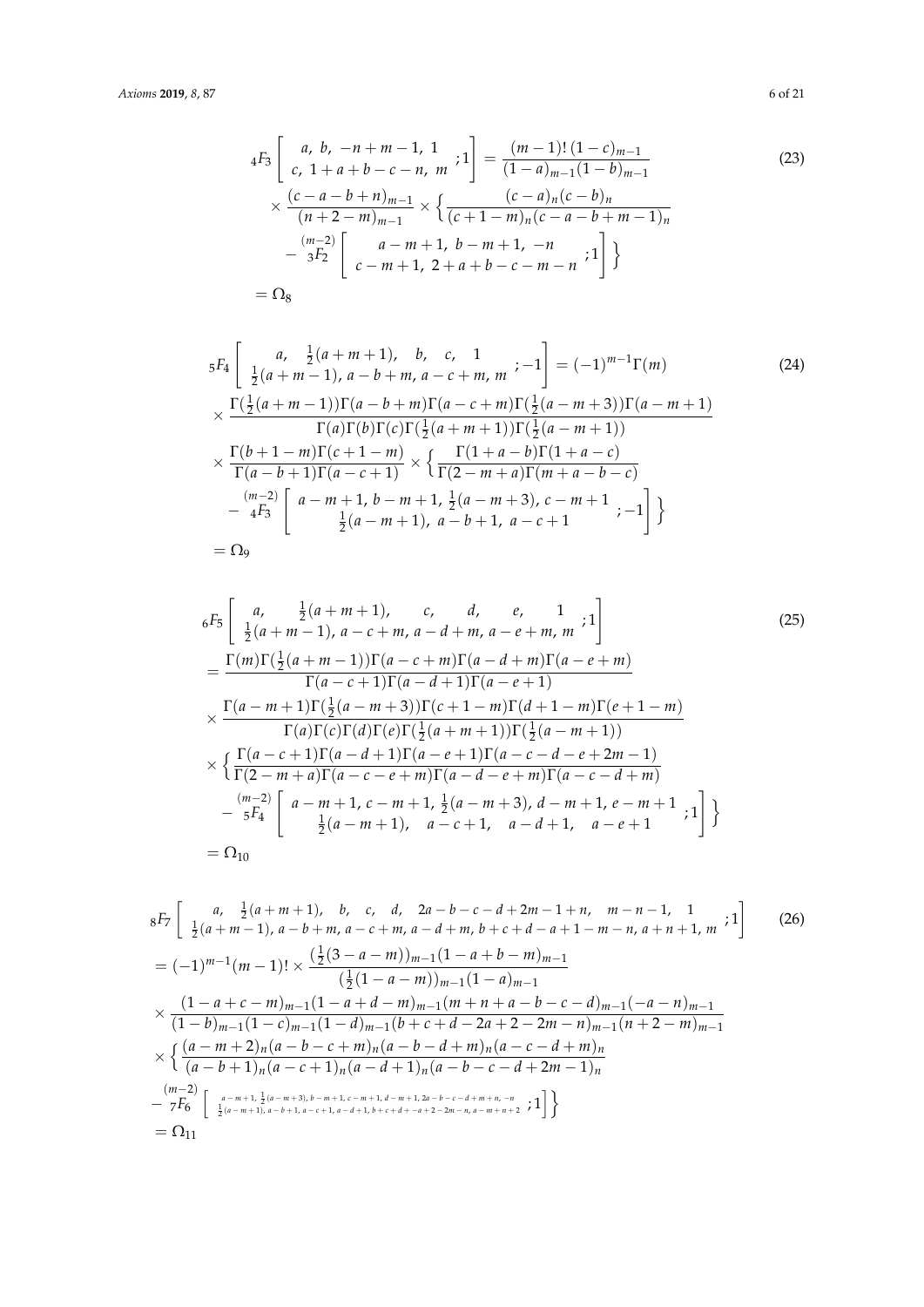**Remark 1.** *For other generalizations of the results in Equations* [\(5\)](#page-1-1)*–*[\(10\)](#page-2-1)*, we refer to [\[12–](#page-19-10)[16\]](#page-19-11).*

On the other hand, we define the (direct) Laplace transform of a function *f*(*t*) of a real variable *t* as the integral *g*(*s*) over a range of the complex parameter *s* as

$$
g(s) = \mathcal{L}\left\{f(t);s\right\} = \int_0^\infty e^{-st} f(t)dt\tag{27}
$$

provided the integral exists in the Lebesgue sense. For more details, see, for instance, the works of [\[17\]](#page-19-12) or [\[18\]](#page-19-13). It is interesting to mention here that, in view of the formula

<span id="page-6-0"></span>
$$
\int_0^\infty e^{-st} t^{\alpha - 1} dt = \Gamma(\alpha) s^{-\alpha}
$$
\n(28)

provided  $\text{Re}(s) > 0$  and  $\text{Re}(\alpha) > 0$ , by using Equation [\(1\)](#page-0-0), it is a simple exercise to show that the Laplace transform of a generalized hypergeometric function  $pF_q$  is obtained as [\[3,](#page-19-14)[19](#page-19-15)[,20\]](#page-19-16):

$$
\int_0^\infty e^{-st} t^{\nu-1} {}_pF_q \begin{bmatrix} a_1, & \cdots, & a_p \\ b_1, & \cdots, & b_q \end{bmatrix} dt
$$
\n
$$
= \Gamma(\nu) s^{-\nu} {}_{p+1}F_q \begin{bmatrix} \nu, & a_1, & \cdots, & a_p \\ b_1, & \cdots, & b_q \end{bmatrix} \tag{29a}
$$

provided that when  $p < q$ , Re( $v$ ) > 0, Re( $s$ ) > 0 for *w* arbitrary, or  $p = q > 0$ , Re( $v$ ) > 0 and  $Re(s) > Re(w)$ .

Further, in Equation [\(29a\)](#page-6-0), if we take  $p = q = 1$ ,  $v = b$ ,  $a_1 = a$  and  $b_1 = c$ , we find that (see [\[20\]](#page-19-16)),

<span id="page-6-2"></span><span id="page-6-1"></span>
$$
\int_0^\infty e^{-st} t^{b-1} {}_1F_1\left[\begin{matrix} a\\ c \end{matrix}; wt\right] dt = \Gamma(b) s^{-b} {}_2F_1\left[\begin{matrix} a, b\\ c \end{matrix}; \frac{w}{s}\right],\tag{29b}
$$

provided  $Re(b) > 0$ ,  $Re(s) > 0$ ,  $Re(s) > Re(w)$  and  $|s| > |w|$ .

Finally, in Equation [\(29b\)](#page-6-1), if we take  $w = \frac{1}{2}s$  and either  $c = \frac{1}{2}(a+b+1)$  or  $b = 1-a$ , then it is easy to see that the <sub>2</sub>*F*<sub>1</sub> series appearing on the right-hand side of Equation [\(29b\)](#page-6-1) are summable by known summation theorems in Equations [\(6\)](#page-1-2) and [\(7\)](#page-1-3), respectively, and we find that

$$
\int_0^\infty e^{-st} t^{b-1} {}_1F_1 \left[ \frac{a}{\frac{1}{2}(a+b+1)}; \frac{1}{2} st \right] dt = s^{-b} \frac{\Gamma(\frac{1}{2}) \Gamma(b) \Gamma(\frac{1}{2}(a+b+1))}{\Gamma(\frac{1}{2}(a+1)) \Gamma(\frac{1}{2}(b+1))},
$$
(29c)

provided  $Re(b) > 0$  and  $Re(s) > 0$ , and that

$$
\int_0^\infty e^{-st} t^{-a} {}_1F_1 \left[ \begin{array}{c} a \\ c \end{array} ; \frac{1}{2} st \right] dt = s^{a-1} \frac{\Gamma(1-a)\Gamma(\frac{1}{2}c)\Gamma(\frac{1}{2}(c+1))}{\Gamma(\frac{1}{2}(c+a))\Gamma(\frac{1}{2}(c-a+1))},\tag{29d}
$$

provided  $Re(1 - a) > 0$  and  $Re(s) > 0$ .

The results in Equations [\(29b\)](#page-6-1) and [\(29c\)](#page-6-2) are very well-known in the literature and are recorded, for example, in the work of [\[20\]](#page-19-16).

In addition to Equation [\(29a\)](#page-6-0), it is interesting to observe here that, when  $w = \pm s$  and  $q = p$ , on similar lines, we can obtain the following result in view of the conditions of convergence of  $pF_q$ mentioned in Section [1.](#page-0-1)

<span id="page-6-3"></span>
$$
\int_0^\infty e^{-st} t^{\nu-1} {}_pF_p \begin{bmatrix} a_1, & \cdots, & a_p \\ b_1, & \cdots, & b_p \end{bmatrix} dt
$$
\n
$$
= \Gamma(\nu) s^{-\nu} {}_{p+1}F_p \begin{bmatrix} \nu, & a_1, & \cdots, & a_p \\ b_1, & \cdots, & b_p \end{bmatrix} \tag{29e}
$$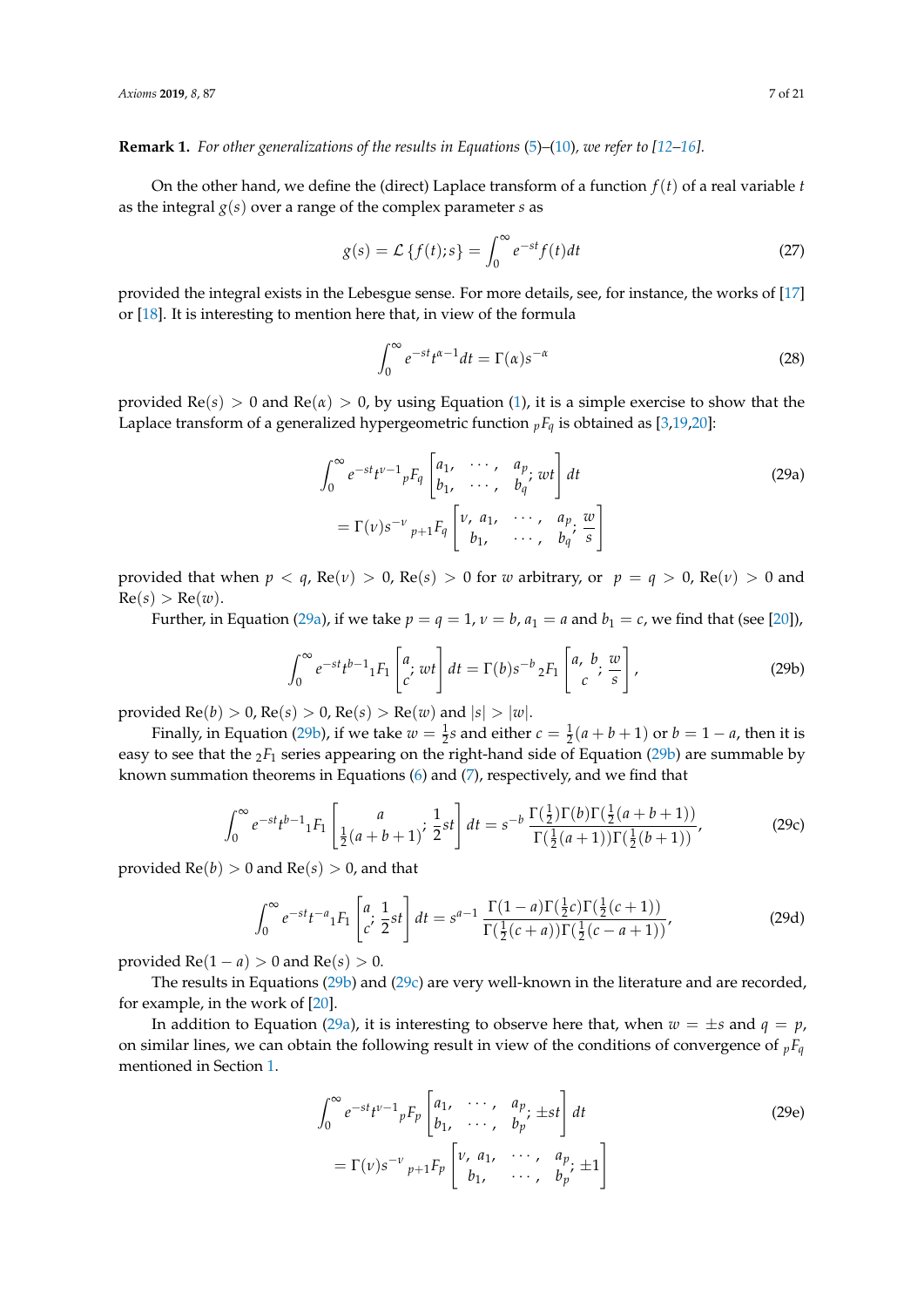provided Re(*v*) > 0, Re(*s*) > 0 and Re(*b*<sub>1</sub> + · · · + *b*<sub>*p*</sub> − *a*<sub>1</sub> − · · · − *a*<sub>*p*</sub> − *v*) > 0.

**Remark 2.** 1. Since there is no summation theorems for the series  $_pF_p$  for argument  $\frac{1}{2}$ , 1 and  $-1$  are available *in the literature, at this moment, it is not possible to find the Laplace-type integrals for the generalized hypergeometric function <sup>p</sup>Fp. We leave this open problem for the readers.*

*2. Laplace-type integrals in the case p* = 2 *were given by Deepthi et al. [\[21\]](#page-19-17) and connections with fractional integral operators were recently studied by Parmar and Purohit [\[22\]](#page-19-18)*.

The aim of this paper is to provide a new class of Laplace-type integrals involving generalized hypergeometric functions by employing the summation theorems in Equations [\(16\)](#page-3-0)–[\(26\)](#page-5-0). Several new and known special cases have also been considered.

#### **2. Laplace-Type Integrals Involving Generalized Hypergeometric Functions**

In this section, we establish several new, interesting and elementary Laplace-type integrals in the most general form, involving generalized hypergeometric functions asserted in the following theorems that follow directly from Equations [\(29a\)](#page-6-0) and [\(29e\)](#page-6-3) and the known results in Equations [\(16\)](#page-3-0)–[\(26\)](#page-5-0). The results presented in this section would serve as key formulas from which, on specializing the parameters, lead to several results, some of which are known and others are believed to be new.

### **[A]** Laplace-type integrals involving generalized hypergeometric function  ${}_{2}F_{2}$

The results to be established are asserted in the following theorems.

<span id="page-7-3"></span>**Theorem 1.** *For*  $m \in \mathbb{N}$ ,  $Re(s) > 0$ ,  $Re(a) > 0$  and  $Re(c - a - b + m) > 1$ , the following result holds true.

$$
\int_0^\infty e^{-st} t^{a-1} {}_2F_2 \left[ \begin{array}{cc} b, & 1 \\ c, & m \end{array} \right] dt = \Gamma(a) s^{-a} \Omega_1,
$$
\n(30)

*where*  $\Omega_1$  *is the same as given in Equation* [\(16\)](#page-3-0)*.* 

<span id="page-7-5"></span>**Theorem 2.** *For m* ∈  $\mathbb{N}$ *, Re*(*s*) > 0 *and Re*(*c* − *a* − *b* + *m*) > 1*, the following result holds true.* 

<span id="page-7-4"></span><span id="page-7-2"></span>
$$
\int_0^\infty e^{-st} {}_2F_2 \left[ \begin{array}{cc} a, & b \\ c, & m \end{array} ; st \right] dt = s^{-1} \Omega_1,
$$
\n(31)

*where*  $\Omega_1$  *is the same as given in Equation* [\(16\)](#page-3-0).

<span id="page-7-0"></span>**Theorem 3.** *For*  $m \in \mathbb{N}$ ,  $Re(s) > 0$  *and*  $Re(a) > 0$ , *the following result holds true.* 

$$
\int_0^\infty e^{-st} t^{a-1} {}_2F_2 \left[ \begin{array}{cc} b, & 1 \\ a-b+m, & m \end{array} \right] dt = \Gamma(a) s^{-a} \Omega_2,
$$
 (32)

*where*  $\Omega_2$  *is the same as given in Equation* [\(17\)](#page-3-1).

<span id="page-7-1"></span>**Theorem 4.** *For*  $m \in \mathbb{N}$ *,*  $Re(s) > 0$  *and*  $Re(b) > 0$ *, the following result holds true.* 

$$
\int_0^\infty e^{-st} t^{b-1} {}_2F_2 \left[ \begin{array}{cc} a, & 1 \\ a-b+m, & m \end{array} \right] dt = \Gamma(b) s^{-b} \Omega_2,
$$
 (33)

*where*  $\Omega_2$  *is the same as given in Equation* [\(17\)](#page-3-1).

**Remark 3.** *The reader should observe that the results given in Theorems [3](#page-7-0) and [4](#page-7-1) are different but obtained from the same known result in Equation* [\(17\)](#page-3-1)*.*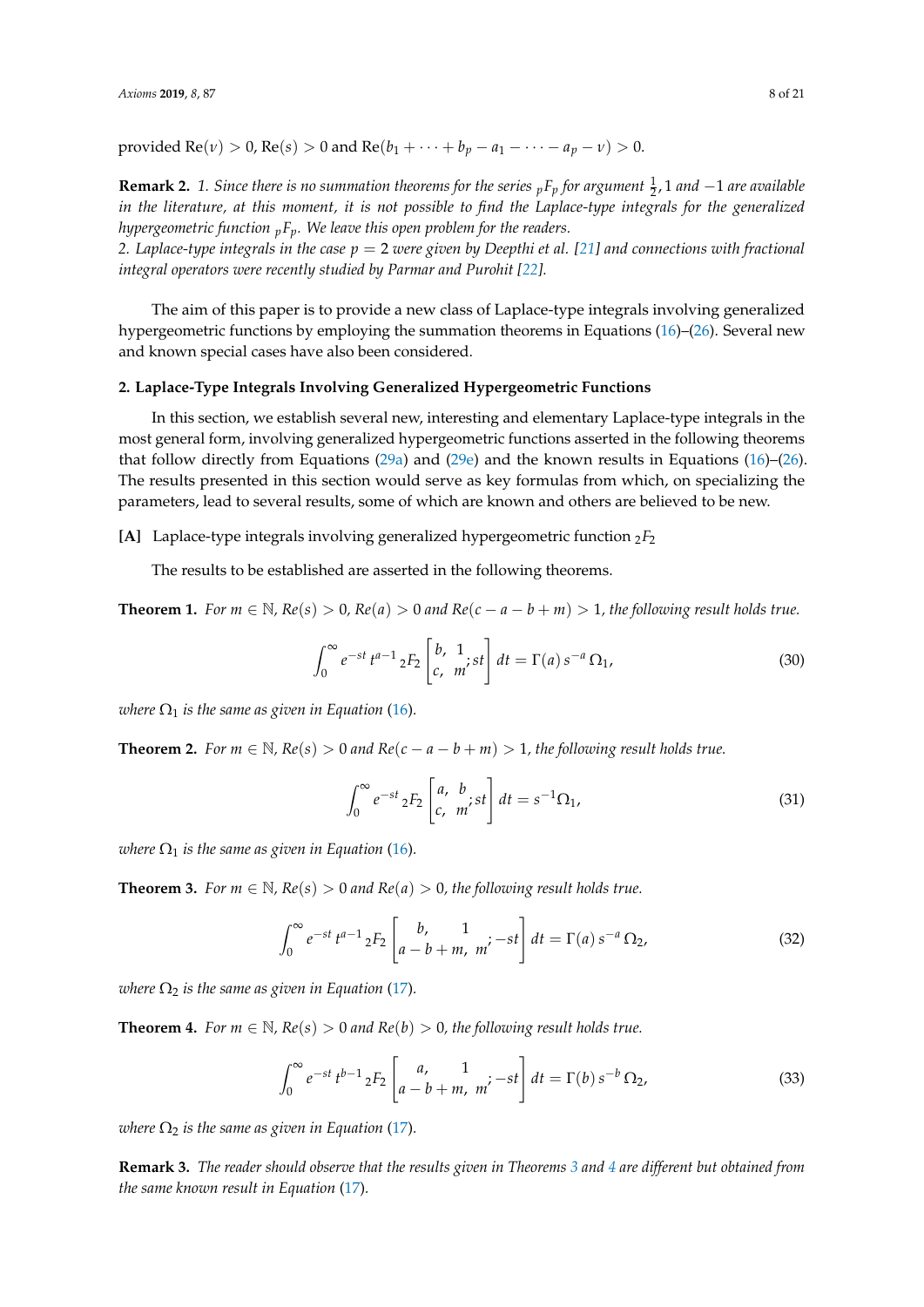<span id="page-8-4"></span>**Theorem 5.** *For*  $m \in \mathbb{N}$  *and*  $Re(s) > 0$ *, the following result holds true.* 

$$
\int_0^\infty e^{-st} {}_2F_2 \left[ \begin{array}{cc} a, & b \\ a - b + m, & m' \end{array} - st \right] dt = s^{-1} \Omega_2,
$$
\n(34)

*where*  $\Omega_2$  *is the same as given in Equation* [\(17\)](#page-3-1).

<span id="page-8-5"></span>**Theorem 6.** *For m*  $\in$  N,  $Re(s) > 0$  *and*  $Re(a) > 0$ , the following result holds true.

$$
\int_0^\infty e^{-st} t^{a-1} \, {}_2F_2 \left[ \frac{b}{\frac{1}{2}(a+b+1)}, \, \frac{1}{m'} \frac{1}{2} st \right] dt = \Gamma(a) \, s^{-a} \, \Omega_3,\tag{35}
$$

*where*  $\Omega_3$  *is the same as given in Equation* [\(18\)](#page-3-2).

<span id="page-8-3"></span>**Theorem 7.** *For*  $m \in \mathbb{N}$  *and*  $Re(s) > 0$ *, the following result holds true.* 

$$
\int_0^\infty e^{-st} \, {}_2F_2 \left[ \frac{a}{\frac{1}{2}(a+b+1)}, \, \frac{b}{m'} \frac{1}{2} st \right] dt = s^{-1} \Omega_3,\tag{36}
$$

*where*  $\Omega_3$  *is the same as given in Equation* [\(18\)](#page-3-2).

<span id="page-8-6"></span>**Theorem 8.** *For*  $m \in \mathbb{N}$ *,*  $Re(s) > 0$  *and*  $Re(a) > 0$ *, the following result holds true.* 

$$
\int_0^\infty e^{-st} t^{a-1} {}_2F_2 \left[ \begin{array}{cc} 2m-a-1, & 1 \\ b, & m \end{array} ; \frac{1}{2} st \right] dt = \Gamma(a) s^{-a} \Omega_4,\tag{37}
$$

*where*  $\Omega_4$  *is the same as given in Equation* [\(19\)](#page-4-0).

<span id="page-8-7"></span>**Theorem 9.** *For m*  $\in \mathbb{N}$ *, Re*(*s*) > 0 *and Re*(2*m* − *a* − 1) > 0*, the following result holds true.* 

$$
\int_0^\infty e^{-st} t^{2m-a-2} {}_2F_2 \left[ \begin{array}{cc} a, & 1 \\ b, & m' \end{array} \frac{1}{2} st \right] dt = \Gamma(2m-a-1) s^{a+1-2m} \Omega_4,\tag{38}
$$

*where*  $\Omega_4$  *is the same as given in Equation* [\(19\)](#page-4-0).

<span id="page-8-2"></span>**Theorem 10.** *For*  $m \in \mathbb{N}$  *and*  $Re(s) > 0$ *, the following result holds true.* 

<span id="page-8-1"></span><span id="page-8-0"></span>
$$
\int_0^\infty e^{-st} {}_2F_2 \left[ \begin{array}{cc} a, & 2m - a - 1 \\ b, & m \end{array}; \frac{1}{2} st \right] dt = s^{-1} \Omega_4,\tag{39}
$$

*where*  $\Omega_4$  *is the same as given in Equation* [\(19\)](#page-4-0).

**Proof.** To establish the result in Equation [\(30\)](#page-7-2) asserted in Theorem [1,](#page-7-3) we proceed as follows. In Equation [\(29e\)](#page-6-3), if we take  $p = q = 2$ ,  $v = a$ ,  $a_1 = b$ ,  $a_2 = 1$ ,  $b_1 = c$ , and  $b_2 = m$ , considering positive sign, we get

$$
\int_0^\infty e^{-st} t^{a-1} {}_2F_2 \left[ \begin{array}{c} b, & 1 \\ c, & m \end{array} ; st \right] dx = s^{-a} \Gamma(a) {}_3F_2 \left[ \begin{array}{c} a, & b, & 1 \\ c, & m \end{array} ; 1 \right]. \tag{40}
$$

We now observe that the  $_3F_2$  appearing on the right-hand side of Equation [\(40\)](#page-8-0) can be evaluated with the help of the result in Equation [\(16\)](#page-3-0) and we easily arrive at the right-hand side of Equation [\(30\)](#page-7-2). This completes the proof of Equation [\(30\)](#page-7-2) asserted in Theorem [1.](#page-7-3)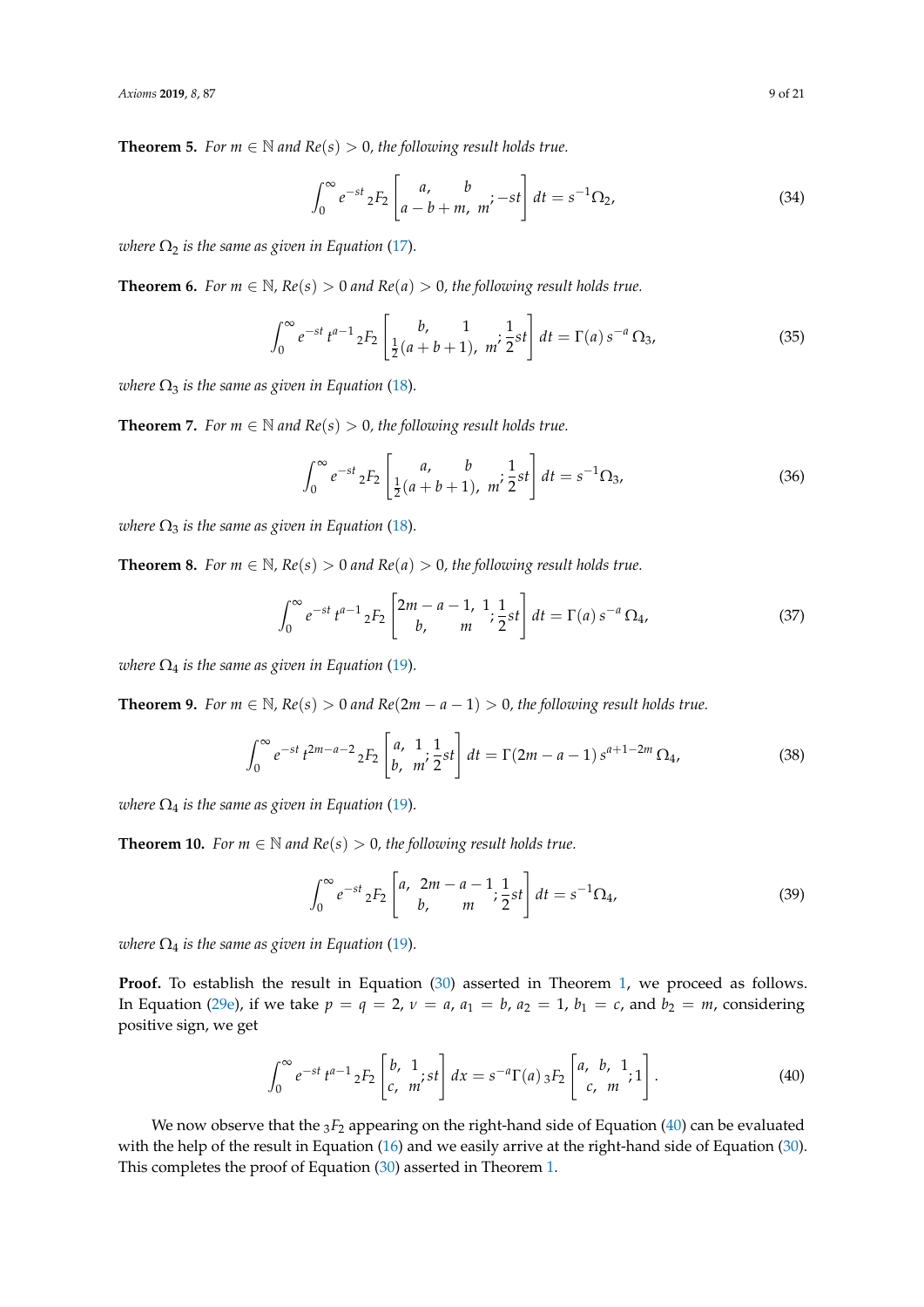In exactly the same manner, the results in Equations [\(31\)](#page-7-4)–[\(39\)](#page-8-1) asserted in Theorems [2](#page-7-5)[–10](#page-8-2) can be evaluated. We however omit the details.  $\quad \Box$ 

**Corollary 1.** *(a) In Theorem [1,](#page-7-3) if we take m* = 1, 2, 3*, we get the following results.*

$$
\int_0^\infty e^{-st} t^{a-1} \, 1F_1 \left[ \frac{b}{c} ; st \right] dt = \frac{\Gamma(a)\Gamma(c)\Gamma(c-a-b)}{s^a \Gamma(c-a)\Gamma(c-b)},\tag{41}
$$

$$
\int_0^{\infty} e^{-st} t^{a-1} {}_{2}F_2 \left[ \begin{array}{cc} b, & 1 \\ c, & 2 \end{array} ; st \right] dt
$$
\n
$$
= \frac{(c-1)\Gamma(a-1)}{s^a (b-1)} \left\{ \frac{\Gamma(c-1)\Gamma(c-a-b+1)}{\Gamma(c-a)\Gamma(c-b)} - 1 \right\}
$$
\n(42)

*and*

$$
\int_0^\infty e^{-st} t^{a-1} {}_2F_2 \left[ \begin{array}{cc} b, & 1 \\ c, & 3 \end{array} ; st \right] dt
$$
\n
$$
= \frac{2\Gamma(a)(c-2)_2}{s^a (a-2)_2 (b-2)_2} \left\{ \frac{\Gamma(c-2)\Gamma(c-a-b+2)}{\Gamma(c-a)\Gamma(c-b)} - \frac{ab+c-2a-2b+2}{c-2} \right\}.
$$
\n(43)

*(b) In Theorem [4,](#page-7-1) if we take m* = 1, 2, 3*, we get the following results.*

$$
\int_0^\infty e^{-st} t^{b-1} 1F_1 \left[ \frac{a}{1+a-b}, -st \right] dt = \frac{2^{-a} \Gamma(b) \Gamma(\frac{1}{2}) \Gamma(1+a-b)}{s^b \Gamma(\frac{1}{2}a + \frac{1}{2}) \Gamma(1+\frac{1}{2}a-b)},\tag{44}
$$

$$
\int_0^\infty e^{-st} t^{b-1} {}_{2}F_2 \left[ \begin{array}{cc} a, & 1 \\ 2+a-b, & 2 \end{array} \right] dt
$$
\n
$$
= \frac{(a-b+1)\Gamma(b)}{s^b (a-1)(b-1)} \left\{ 1 - \frac{\Gamma(1+a-b)\Gamma(\frac{1}{2}a+\frac{1}{2})}{\Gamma(a)\Gamma(\frac{1}{2}a-b+\frac{3}{2})} \right\}
$$
\n(45)

*and*

$$
\int_0^\infty e^{-st} t^{a-1} {}_2F_2 \left[ \begin{array}{cc} b, & 1 \\ 3+a-b, & 3 \end{array} \right] dt
$$
\n
$$
= \frac{2(a-b+1){}_2 \Gamma(a)}{s^b (a-2){}_2 (b-2){}_2} \left\{ \frac{\Gamma(\frac{1}{2}a) \Gamma(1+a-b)}{\Gamma(a-1) \Gamma(\frac{1}{2}a-b+2)} - \frac{3a+b-ab-3}{1+a-b} \right\}.
$$
\n(46)

*(c) In Theorem [7,](#page-8-3) if we take m* = 1, 2, 3*, we get the following results.*

$$
\int_0^\infty e^{-st} t^{a-1} \, {}_1F_1 \left[ \frac{b}{\frac{1}{2}(a+b+1)}; \frac{1}{2}st \right] dt = \frac{\sqrt{\pi} \Gamma(a) \Gamma(\frac{1}{2}(a+b+1))}{s^a \Gamma(\frac{1}{2}(a+1)) \Gamma(\frac{1}{2}(b+1))},\tag{47}
$$

<span id="page-9-0"></span>
$$
\int_0^\infty e^{-st} t^{a-1} {}_2F_2 \left[ \frac{b}{\frac{1}{2}(a+b+1)}, \frac{1}{2} st \right] dt
$$
\n
$$
= \frac{(a+b-1)\Gamma(a-1)}{s^a (b-1)} \left\{ \frac{\sqrt{\pi} \Gamma(\frac{1}{2}(a+b-1))}{\Gamma(\frac{1}{2}a)\Gamma(\frac{1}{2}b)} - 1 \right\}
$$
\n(48)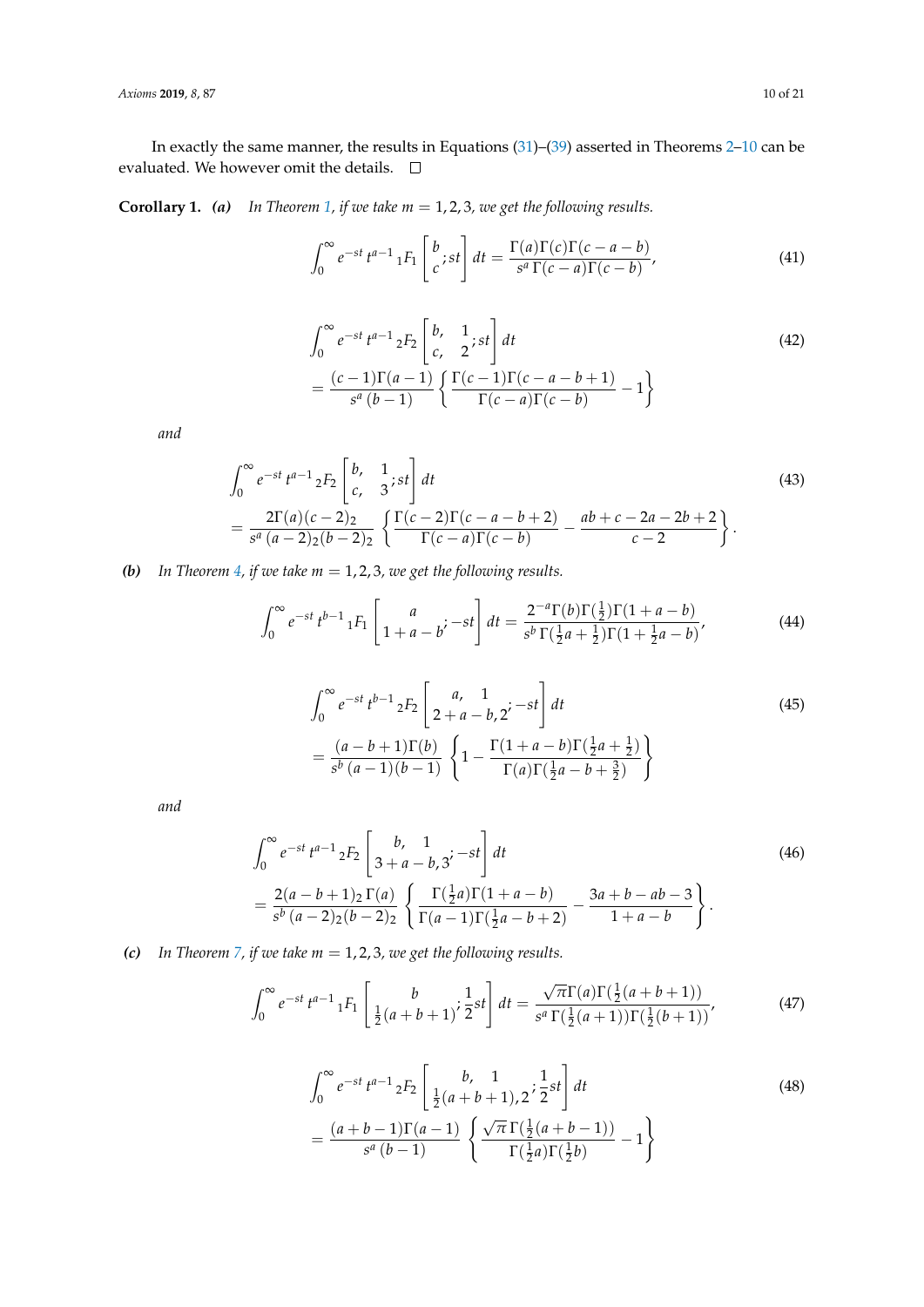*and*

$$
\int_0^\infty e^{-st} t^{a-1} {}_2F_2 \left[ \frac{b}{\frac{1}{2}(a+b+1)}, \frac{1}{2} st \right] dt = \frac{2\Gamma(a)(a+b-1)(a+b-3)}{s^a (a-2)_{2}(b-2)_{2}} \times \left\{ \frac{\sqrt{\pi} \Gamma(\frac{1}{2}(a+b-3))}{\Gamma(\frac{1}{2}(a-1))\Gamma(\frac{1}{2}(b-1))} - \frac{ab-a-b+1}{a+b-3} \right\}.
$$
\n(49)

*(d) In Theorem [10,](#page-8-2) if we take m* = 1, 2, 3*, we get the following results.*

$$
\int_0^\infty e^{-st} t^{a-1} {}_1F_1 \left[ \frac{1-a}{b} ; \frac{1}{2} st \right] dt = \frac{\Gamma(a)\Gamma(\frac{1}{2}b)\Gamma(\frac{1}{2}(b+1))}{s^a \Gamma(\frac{1}{2}(a+b))\Gamma(\frac{1}{2}(b-a+1))},
$$
(50)

<span id="page-10-0"></span>
$$
\int_0^{\infty} e^{-st} t^{a-1} {}_{2}F_2 \left[ \begin{array}{cc} 3-a, & 1 \ 1 \ 2, & 2 \end{array} \frac{1}{2} st \right] dt
$$
\n
$$
= \frac{2(1-b)\Gamma(a)}{s^a (1-a)_2} \left\{ \frac{\Gamma(\frac{1}{2}(b-1))\Gamma(\frac{1}{2}b)}{\Gamma(\frac{1}{2}(a+b)-1)\Gamma(\frac{1}{2}(b-a+1))} - 1 \right\}
$$
\n(51)

*and*

$$
\int_0^\infty e^{-st} t^{a-1} {}_2F_2 \left[ \begin{array}{c} 5-a, & 1 \\ b, & 3 \end{array} ; \frac{1}{2} st \right] dt = \frac{8(b-2){}_2\Gamma(a)}{s^a (a-4)_4} \times \left\{ \frac{\Gamma(\frac{1}{2}(b-1))\Gamma(\frac{1}{2}(b-2))}{\Gamma(\frac{1}{2}(a+b)-2)\Gamma(\frac{1}{2}(b-a+1))} - \frac{5a-a^2+2b-10}{2(b-2)} \right\}.
$$
\n
$$
(52)
$$

Similarly, other results can be obtained from Theorems [2,](#page-7-5) [3,](#page-7-0) [5,](#page-8-4) [6,](#page-8-5) [8](#page-8-6) and [9.](#page-8-7)

**Remark 4.** *1. The results in Equations* [\(47\)](#page-9-0) *and* [\(50\)](#page-10-0) *were recorded by [\[23\]](#page-20-0) as well as [\[20\]](#page-19-16). 2. The proofs of Theorems [11–](#page-10-1)[35](#page-17-0) given below are straight forward and can be proven with the help of the result in Equation* [\(29e\)](#page-6-3)*, thus they are given here without proof.*

**[B]** Laplace-type integrals involving generalized hypergeometric function  ${}_{3}F_{3}$ 

The results to be established are asserted in the following theorems.

<span id="page-10-1"></span>**Theorem 11.** *For m* ∈  $\mathbb{N}$ *,*  $Re(s) > 0$ *,*  $Re(a) > 0$  *and*  $Re(a - 2b - 2c + 3m) > 1$ *, the following result holds true.*  $\mathbf{r}$ 

$$
\int_0^\infty e^{-st} t^{a-1} {}_3F_3 \left[ \begin{array}{cc} b, & c, & 1 \\ a-b+m, & a-c+m, & m \end{array} \right] dt = \Gamma(a) s^{-a} \Omega_5, \tag{53}
$$

*where*  $\Omega_5$  *is the same as given in Equation* [\(20\)](#page-4-1)*.* 

**Theorem 12.** *For m* ∈ N,  $Re(s) > 0$ ,  $Re(b) > 0$  *and*  $Re(a - 2b - 2c + 3m) > 1$ , the following result *holds true.* .<br>-

$$
\int_0^\infty e^{-st} t^{b-1} \, {}_3F_3 \left[ \begin{array}{cc} a, & c, & 1 \\ a-b+m, & a-c+m, & m \end{array} \right] dt = \Gamma(b) \, s^{-b} \, \Omega_5,\tag{54}
$$

*where*  $\Omega_5$  *is the same as given in Equation* [\(20\)](#page-4-1).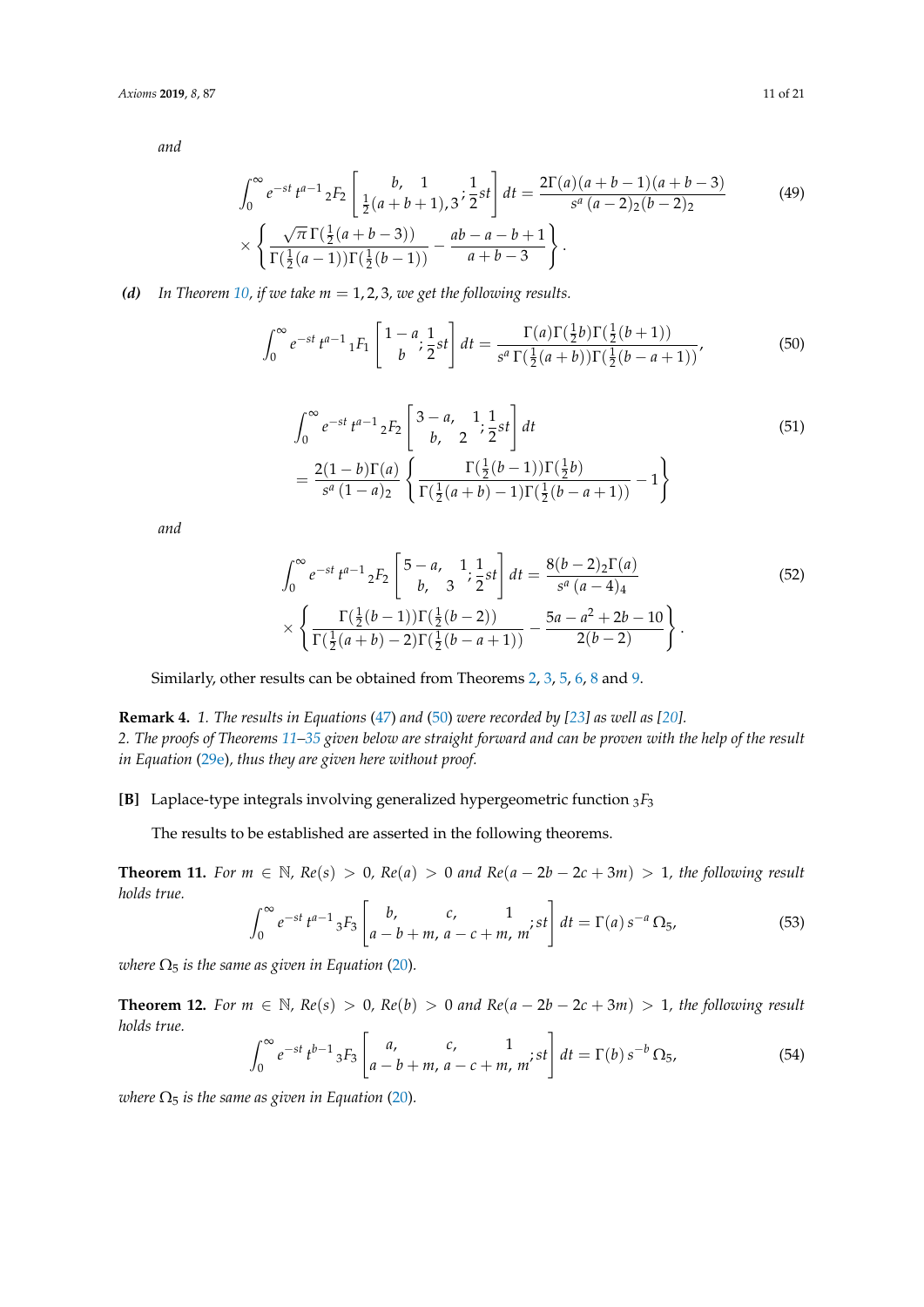**Theorem 13.** *For*  $m \in \mathbb{N}$ ,  $Re(s) > 0$  *and*  $Re(a - 2b - 2c + 3m) > 1$ , the following result holds true.

$$
\int_0^\infty e^{-st} {}_3F_3 \left[ \begin{array}{cc} a, & b, & c \\ a - b + m, & a - c + m, & m' \end{array} ; st \right] dt = s^{-1} \Omega_5,
$$
 (55)

*where*  $\Omega_5$  *is the same as given in Equation* [\(20\)](#page-4-1).

<span id="page-11-0"></span>**Theorem 14.** *For m* ∈ N,  $Re(s) > 0$ ,  $Re(a) > 0$  *and*  $Re(2c - a - b) > -1$ , the following result holds true.

$$
\int_0^\infty e^{-st} t^{a-1} \, {}_3F_3\left[\frac{b}{\frac{1}{2}(a+b+1)}, \frac{c}{2c+1-m}, \frac{1}{m}; st\right] dt = \Gamma(a) \, s^{-a} \, \Omega_6,\tag{56}
$$

*where*  $\Omega_6$  *is the same as given in Equation* [\(21\)](#page-4-2).

**Theorem 15.** *For m* ∈ N,  $Re(s) > 0$ ,  $Re(c) > 0$  *and*  $Re(2c - a - b) > -1$ , the following result holds true.

$$
\int_0^\infty e^{-st} t^{c-1} \, {}_3F_3\left[\frac{a}{\frac{1}{2}(a+b+1)}, \frac{b}{2c+1-m}, \frac{1}{m'}st\right] dt = \Gamma(c) \, s^{-c} \, \Omega_6,\tag{57}
$$

*where*  $\Omega_6$  *is the same as given in Equation* [\(21\)](#page-4-2).

**Theorem 16.** *For*  $m \in \mathbb{N}$ *,*  $Re(s) > 0$  *and*  $Re(2c - a - b) > -1$ *, the following result holds true.* 

$$
\int_0^\infty e^{-st} {}_3F_3\left[\frac{a}{\frac{1}{2}(a+b+1)}, \frac{c}{2c+1-m}, m; st\right] dt = s^{-1}\Omega_6,\tag{58}
$$

*where*  $\Omega_6$  *is the same as given in Equation* [\(21\)](#page-4-2).

<span id="page-11-1"></span>**Theorem 17.** *For m* ∈ N*, Re*(*s*) > 0*, Re*(*a*) > 0 *and Re*(*b* − *m* + 1) > 0*, the following result holds true.*

$$
\int_0^\infty e^{-st} t^{a-1} {}_3F_3 \begin{bmatrix} 2m-a-1, & b, & 1 \\ c, & 2b-c+1, & m \end{bmatrix} dt = \Gamma(a) s^{-a} \Omega_7,
$$
 (59)

*where*  $\Omega$ <sub>7</sub> *is the same as given in Equation* [\(22\)](#page-4-3).

**Theorem 18.** *For*  $m \in \mathbb{N}$ *,*  $Re(s) > 0$ *,*  $Re(b) > 0$  *and*  $Re(b - m + 1) > 0$ *, the following result holds true.* 

$$
\int_0^\infty e^{-st} t^{b-1} {}_3F_3 \begin{bmatrix} a, & 2m-a-1, & 1 \\ c, & 2b-c+1, & m \end{bmatrix} dt = \Gamma(b) s^{-b} \Omega_7,
$$
 (60)

*where*  $\Omega$ <sub>7</sub> *is the same as given in Equation* [\(22\)](#page-4-3).

**Theorem 19.** *For*  $m \in \mathbb{N}$ ,  $Re(s) > 0$ ,  $Re(2m - a - 1) > 0$  and  $Re(b - m + 1) > 0$ , the following result *holds true.*

$$
\int_0^\infty e^{-st} t^{2m-a-2} {}_3F_3 \left[ \begin{array}{cc} a, & c, & 1 \\ c, & 2b - c + 1, & m \end{array} \right] dt = \Gamma(2m - a - 1) s^{a+1-2m} \Omega_7,
$$
 (61)

*where*  $\Omega$ <sub>7</sub> *is the same as given in Equation* [\(22\)](#page-4-3).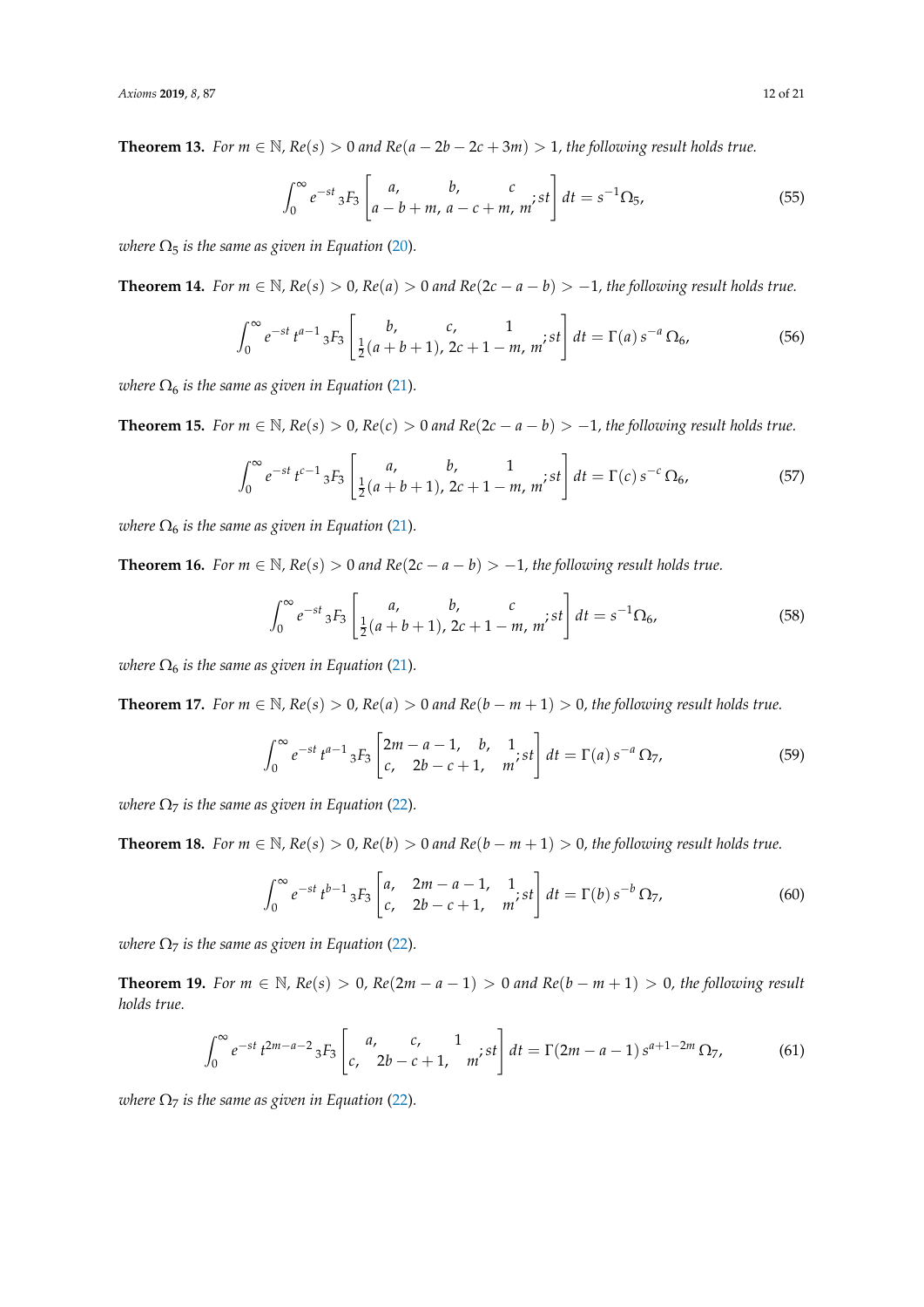**Theorem 20.** *For*  $m \in \mathbb{N}$ *,*  $Re(s) > 0$  *and*  $Re(b - m + 1) > 0$ *, the following result holds true.* 

$$
\int_0^\infty e^{-st} {}_3F_3 \left[ \begin{matrix} a, & 2m-a-1, & b \\ c, & 2b-c+1, & m \end{matrix} ; st \right] dt = s^{-1} \Omega_7,
$$
 (62)

*where*  $\Omega$ <sub>7</sub> *is the same as given in Equation* [\(22\)](#page-4-3).

<span id="page-12-0"></span>**Theorem 21.** *For*  $m \in \mathbb{N}$ ,  $n \in \mathbb{N}_0$ ,  $Re(s) > 0$  *and*  $Re(a) > 0$ , the following result holds true.

$$
\int_0^\infty e^{-st} t^{a-1} {}_3F_3 \left[ \begin{array}{cc} b, & -n+m-1, & 1\\ c, & 1+a+b-c-n, & m \end{array} \right] dt = \Gamma(a) \, s^{-a} \, \Omega_8,\tag{63}
$$

*where*  $\Omega_8$  *is the same as given in Equation* [\(23\)](#page-5-1).

**Theorem 22.** *For*  $m \in \mathbb{N}$ *,*  $n \in \mathbb{N}_0$  *and*  $Re(s) > 0$ *, the following result holds true.* 

$$
\int_0^\infty e^{-st} {}_3F_3 \left[ \begin{array}{cc} a, & b, & -n+m-1 \\ c, & 1+a+b-c-n, & m \end{array} \right] dt = s^{-1} \Omega_8,\tag{64}
$$

*where*  $\Omega_8$  *is the same as given in Equation* [\(23\)](#page-5-1).

**Corollary 2.** *(e) In Theorem [11,](#page-10-1) if we take m* = 1, 2, 3*, we get the following results.*

<span id="page-12-1"></span>
$$
\int_0^{\infty} e^{-st} t^{a-1} {}_{2}F_2 \left[ \begin{array}{cc} b, & c \\ 1+a-b, & 1+a-c \end{array} ; st \right] dt
$$
\n
$$
= \frac{\Gamma(\frac{1}{2}a)\Gamma(1+a-b)\Gamma(1+a-c)\Gamma(1+\frac{1}{2}a-b-c)}{2s^a \Gamma(1+\frac{1}{2}a-b)\Gamma(1+\frac{1}{2}a-c)\Gamma(1+a-b-c)},
$$
\n(65)

$$
\int_0^{\infty} e^{-st} t^{a-1} {}_3F_3 \left[ \begin{array}{cc} b, & c, & 1 \\ a - b + 2, & a - c + 2, & 2 \end{array} ; st \right] dt
$$
\n
$$
= \frac{\Gamma(a-1)(1+a-b)(1+a-c)}{s^a (b-1)(c-1)} \times \left\{ \frac{\Gamma(\frac{1}{2}(a+1))\Gamma(1+a-b)\Gamma(1+a-c)\Gamma(\frac{1}{2}a-b-c+\frac{5}{2})}{\Gamma(a)\Gamma(\frac{1}{2}a-b+\frac{3}{2})\Gamma(\frac{1}{2}a-c+\frac{3}{2})\Gamma(2+a-b-c)} - 1 \right\}
$$
\n(66)

*and*

$$
\int_0^\infty e^{-st} t^{a-1} {}_3F_3 \left[ \begin{array}{ccc} b, & c, & 1 \\ a - b + 3, & a - c + 3, & 3 \end{array} ; st \right] dt \tag{67}
$$
\n
$$
= \frac{2(a - b + 1)2(a - c + 1)2 \Gamma(a)}{s^a (a - 2)2(b - 2)2(c - 2)2} \times \left\{ \frac{\Gamma(\frac{1}{2}a) \Gamma(1 + a - b) \Gamma(1 + a - c) \Gamma(\frac{1}{2}a - b - c + 4)}{\Gamma(a - 1) \Gamma(\frac{1}{2}a - b + 2) \Gamma(\frac{1}{2}a - c + 2) \Gamma(3 + a - b - c)} - \frac{(a - 2)(b - 2)(c - 2)}{(a - b + 1)(a - c + 1)} - 1 \right\}.
$$
\n(67)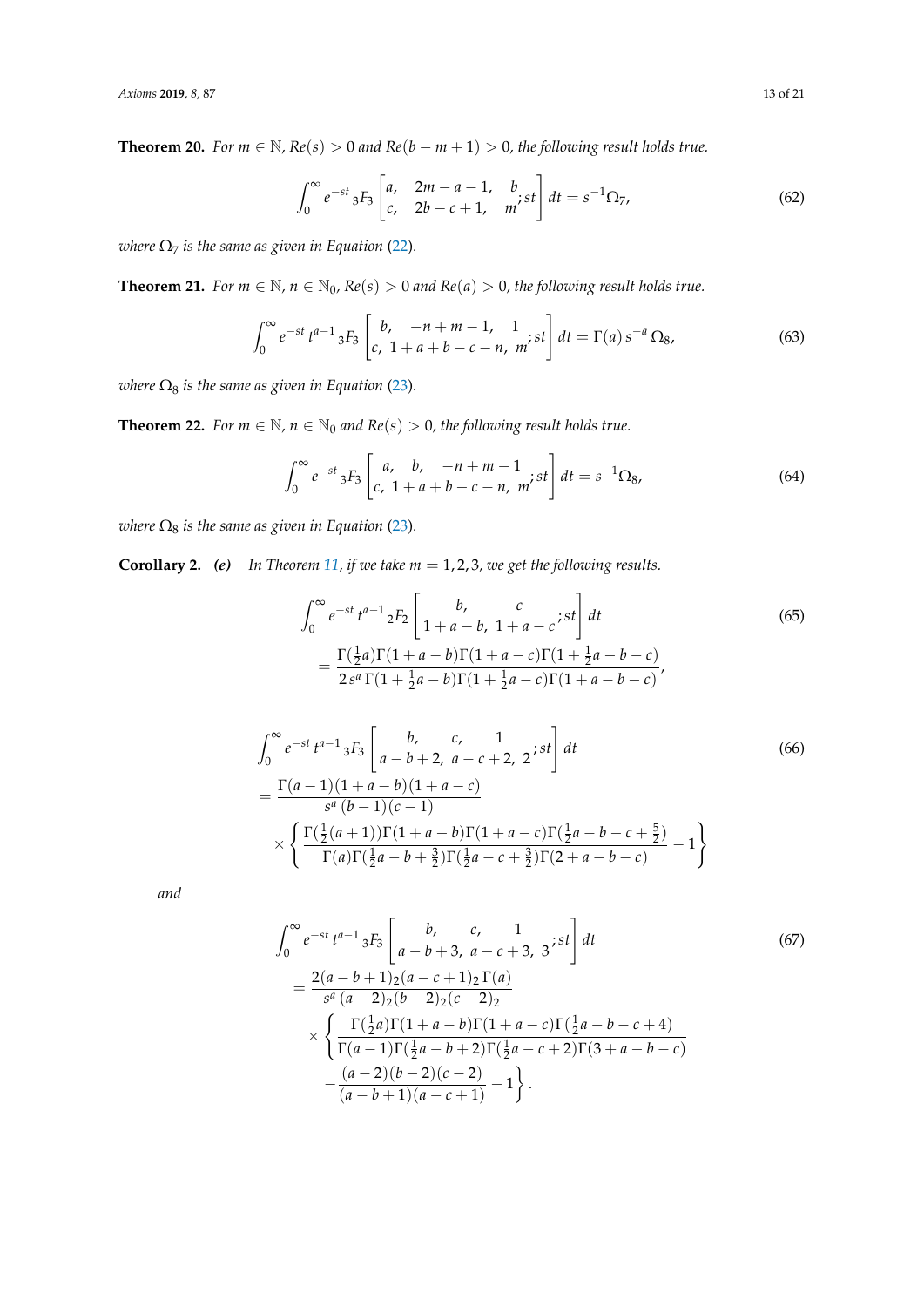*(f) In Theorem [14,](#page-11-0) if we take m* = 1, 2, 3*, we get the following results.*

<span id="page-13-0"></span>
$$
\int_0^{\infty} e^{-st} t^{a-1} {}_{2}F_2 \left[ \frac{b}{\frac{1}{2}(a+b+1)}, \frac{c}{2c}; st \right] dt
$$
\n
$$
= \frac{\sqrt{\pi} \Gamma(a) \Gamma(c+\frac{1}{2}) \Gamma(\frac{1}{2}(a+b+1)) \Gamma(c-\frac{1}{2}(a+b-1))}{s^a \Gamma(\frac{1}{2}(a+1) \Gamma(\frac{1}{2}(b+1)) \Gamma(c-\frac{1}{2}(a-1)) \Gamma(c-\frac{1}{2}(b-1))},
$$
\n(68)

$$
\int_0^\infty e^{-st} t^{a-1} 3F_3 \left[ \frac{b}{\frac{1}{2}(a+b+1)}, \frac{c}{2c-1}, \frac{1}{2} \times st \right] dt
$$
\n
$$
= \frac{(a+b-1)\Gamma(a-1)}{s^a (b-1)} \left\{ \frac{\sqrt{\pi} \Gamma(c-\frac{1}{2})\Gamma(\frac{1}{2}(a+b-1))\Gamma(c-\frac{1}{2}(a+b-1))}{\Gamma(\frac{1}{2}a)\Gamma(\frac{1}{2}b)\Gamma(c-\frac{1}{2}a)} - 1 \right\}
$$
\n(69)

*and*

$$
\int_0^\infty e^{-st} t^{a-1} {}_3F_3 \left[ \frac{b}{\frac{1}{2}(a+b+1)}, \frac{c}{2c-2}, 3 \right] dt
$$
\n
$$
= \frac{(2c-3)(a+b-1)(a+b-3) \Gamma(a)}{s^a (c-1)(a-2) \cdot 2} \times \left\{ \frac{\sqrt{\pi} \Gamma(c-\frac{3}{2}) \Gamma(\frac{1}{2}(a+b-3)) \Gamma(c-\frac{1}{2}(a+b-1))}{\Gamma(\frac{1}{2}(a-1)) \Gamma(\frac{1}{2}(b-1)) \Gamma(c-\frac{1}{2}(a+1)) \Gamma(c-\frac{1}{2}(b+1))} - \frac{(a-2)(b-2)}{a+b-3} - 1 \right\}.
$$
\n(70)

*(g) In Theorem [17,](#page-11-1) if we take m* = 1, 2, 3*, we get the following results.*

<span id="page-13-1"></span>
$$
\int_0^\infty e^{-st} t^{a-1} {}_2F_2 \left[ \begin{array}{cc} 1-a, & b \\ c, & 2b - c + 1 \end{array} ; st \right] dt
$$
\n
$$
= \frac{\pi 2^{1-2b} \Gamma(a) \Gamma(c) \Gamma(2b - c + 1)}{s^a \Gamma(\frac{1}{2}(a+c)) \Gamma(b + \frac{1}{2}(a-c+1)) \Gamma(\frac{1}{2}(1-a+c)) \Gamma(b+1-\frac{1}{2}(a+c))},
$$
\n(71)

$$
\int_0^\infty e^{-st} t^{a-1} 3F_3 \left[ \frac{3-a}{c, 2b-c+1, 2}; st \right] dt = \frac{(c-1)(c-2b)\Gamma(a)}{s^a (a-2)(b-1)} \times \left\{ \frac{\pi 2^{3-2b}\Gamma(c-1)\Gamma(2b-c)}{\Gamma(\frac{1}{2}(a+c)-1)\Gamma(b+\frac{1}{2}(a-c-1))\Gamma(\frac{1}{2}(1-a+c))\Gamma(b+1-\frac{1}{2}(a+c))} - 1 \right\}
$$
(72)

*and*

$$
\int_0^\infty e^{-st} t^{a-1} 3F_3 \begin{bmatrix} 5-a, & b, & 1 \ c, & 2b-c+1, & 3 \end{bmatrix} dt = \frac{2(c-2)_2(2b-c-1)_2\Gamma(a)}{s^a(a-4)_4(b-2)_2}
$$
(73)  

$$
\times \left\{ \frac{\pi 2^{5-2b}\Gamma(c-2)\Gamma(2b-c+1)}{\Gamma(\frac{1}{2}(a+c)-2)\Gamma(b+\frac{1}{2}(a-c-3))\Gamma(\frac{1}{2}(1-a+c))\Gamma(b+1-\frac{1}{2}(a+c))} - \frac{(a-2)(3-a)(b-2)}{(c-2)(2b-c-1)} - 1 \right\}.
$$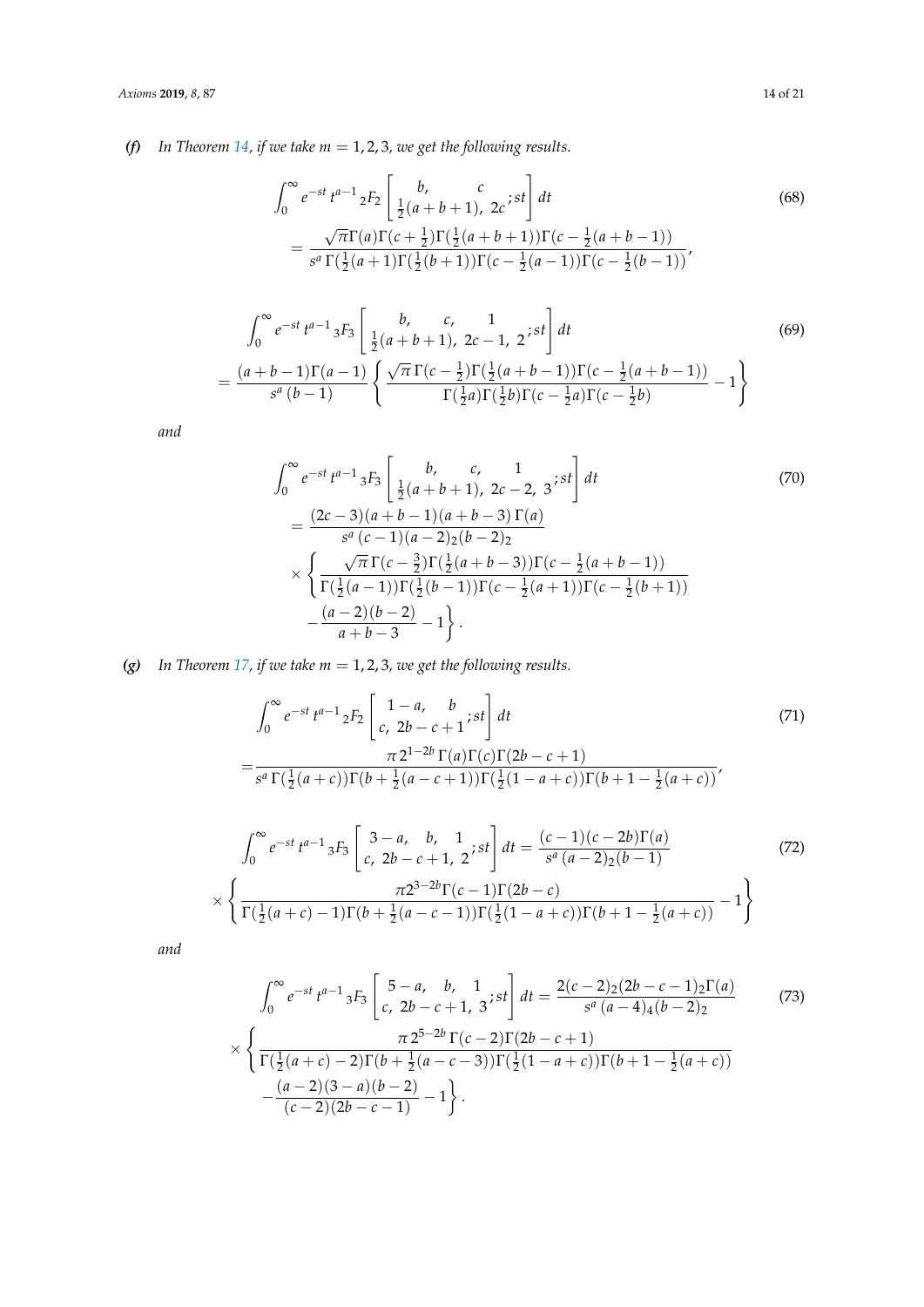*(h)* In Theorem [21,](#page-12-0) if we take  $m = 1, 2, 3$ , we get the following results.

$$
\int_0^\infty e^{-st} t^{a-1} \, 2F_2 \left[ \begin{array}{cc} -n, & b \\ 1 + a + b - c - n, & c \end{array} ; st \right] dt = \frac{\Gamma(a)(c-a)_n (c-b)_n}{s^a (c)_n (c-a-b)_n},\tag{74}
$$

$$
\int_0^{\infty} e^{-st} t^{a-1} {}_{3}F_3 \left[ \begin{array}{cc} -n+1, & b, & 1 \\ 1+a+b-c-n, & c, & 2 \end{array} ; st \right] dt
$$
\n
$$
= \frac{(1-c)(c-a-b+n)\Gamma(a-1)}{n(1-b)s^a} \left\{ \frac{(c-a)_n(c-b)_n}{(c)_n(c-a-b+1)_n} - 1 \right\}
$$
\n(75)

*and*

$$
\int_0^\infty e^{-st} t^{a-1} {}_3F_3 \left[ \begin{array}{ccc} -n+2, & b, & 1 \\ 1+a+b-c-n, & c, & 3 \end{array} ; st \right] dt
$$
\n
$$
= \frac{2(1-c)\cdot(c-a-b+n)\cdot\Gamma(a)}{s^a(1-a)\cdot(1-b)\cdot 2} \times \left\{ \frac{(c-a)_n(c-b)_n}{(c-2)_n(c-a-b+2)_n} + \frac{n(a-2)(b-2)}{(c-2)(a+b-c-n-1)} - 1 \right\}.
$$
\n(76)

**Remark 5.** *The results in Equations* [\(65\)](#page-12-1)*,* [\(68\)](#page-13-0) *and* [\(71\)](#page-13-1) *are known results due to Kim et al. [\[24\]](#page-20-1).*

**[C]** Laplace-type integrals involving generalized hypergeometric function <sup>4</sup>*F*<sup>4</sup>

The results to be established are asserted in the following theorems.

<span id="page-14-1"></span>**Theorem 23.** *For m* ∈ N,  $Re(s) > 0$ ,  $Re(a) > 0$  *and*  $Re(a - 2b - 2c + 3m) > 2$ , the following result *holds true.*

$$
\int_0^\infty e^{-st} t^{a-1} 4F_4 \left[ \frac{\frac{1}{2}(a+m+1), \quad b, \quad c, \quad 1}{\frac{1}{2}(a+m-1), \ a-b+m, \ a-c+m, \ m'} - st \right] dt = \Gamma(a) s^{-a} \Omega_9, \tag{77}
$$

*where*  $\Omega_9$  *is the same as given in Equation* [\(24\)](#page-5-2).

<span id="page-14-0"></span>**Theorem 24.** *For*  $m \in \mathbb{N}$ ,  $Re(s) > 0$ ,  $Re(c) > 0$  *and*  $Re(a - 2b - 2c + 3m) > 2$ , the following result *holds true.*

$$
\int_0^\infty e^{-st} t^{c-1} \, 4F_4 \left[ \begin{array}{cc} a, & \frac{1}{2}(a+m+1), & b, & 1\\ \frac{1}{2}(a+m-1), & a-b+m, & a-c+m, & m \end{array} \right] dt = \Gamma(c) \, s^{-c} \, \Omega_9,\tag{78}
$$

*where*  $\Omega$ <sub>9</sub> *is the same as given in Equation* [\(24\)](#page-5-2).

<span id="page-14-2"></span>**Theorem 25.** *For m* ∈ N*, Re*(*s*) > 0*, Re*(*a* + *m* + 1) > 0 *and Re*(*a* − 2*b* − 2*c* + 3*m*) > 2*, the following result holds true.*

$$
\int_0^{\infty} e^{-st} t^{\frac{1}{2}(a+m-1)} 4F_4 \left[ \begin{array}{cc} a, & b, & c, & 1\\ \frac{1}{2}(a+m-1), & a-b+m, & a-c+m, & m' \end{array} \right] dt \tag{79}
$$
  
=  $\Gamma(\frac{1}{2}(a+m+1)) s^{-\frac{1}{2}(a+m+1)} \Omega_9,$ 

*where*  $\Omega_9$  *is the same as given in Equation* [\(24\)](#page-5-2).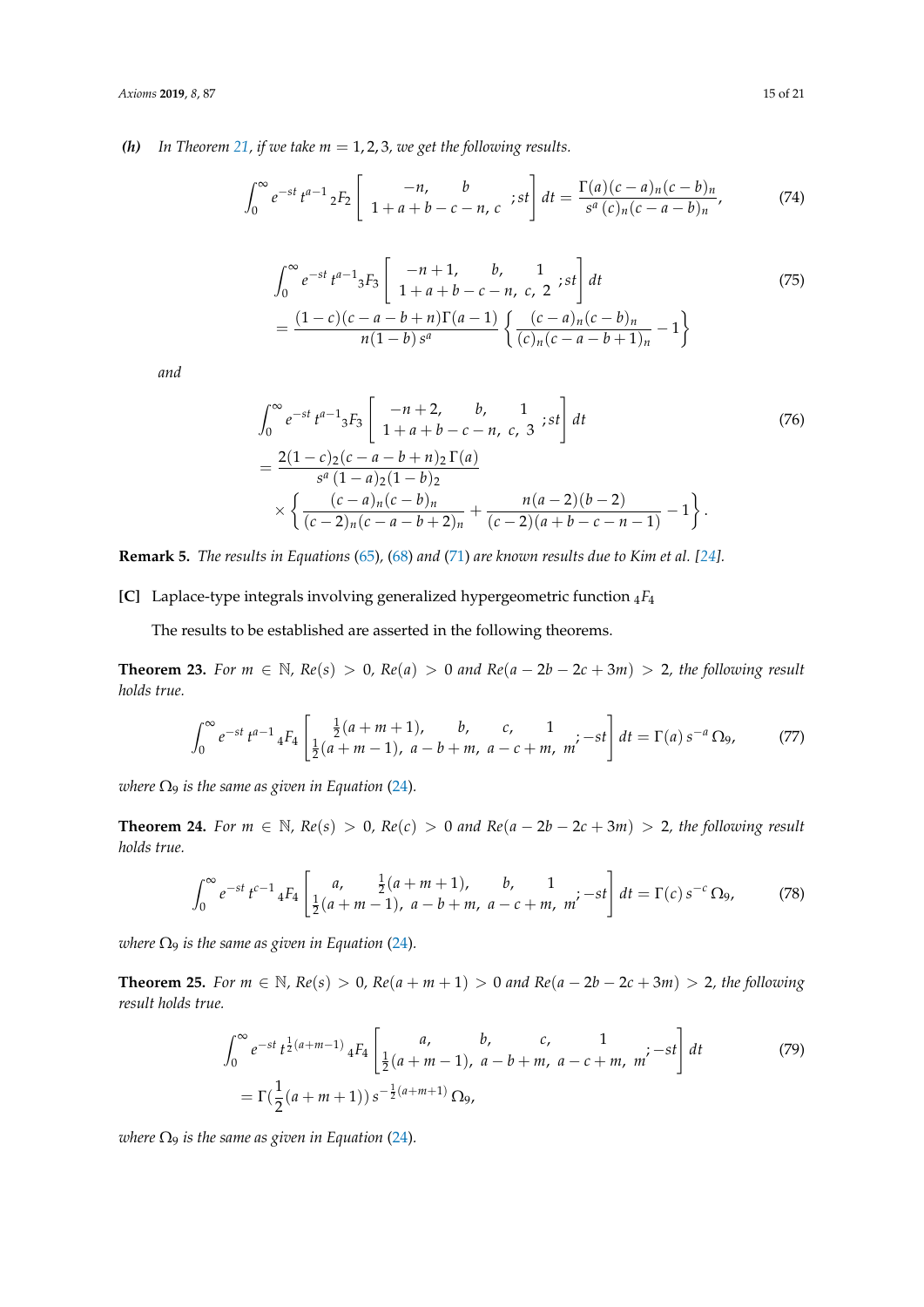<span id="page-15-0"></span>**Theorem 26.** *For m* ∈ N,  $Re(s) > 0$  *and*  $Re(a - 2b - 2c + 3m) > 2$ , the following result holds true.

$$
\int_0^\infty e^{-st} \, 4F_4 \left[ \frac{a}{\frac{1}{2}(a+m-1)}, \frac{\frac{1}{2}(a+m+1)}{a-b+m}, \frac{b}{a-c+m}, \frac{c}{m'} - st \right] dt = s^{-1} \Omega_9,\tag{80}
$$

*where*  $\Omega_9$  *is the same as given in Equation* [\(24\)](#page-5-2).

**Corollary 3. (i)** In Theorem [24,](#page-14-0) *if we take m* = 1, 2, 3, *we get the following results.* 

$$
\int_0^\infty e^{-st} t^{c-1} {}_3F_3 \left[ \begin{array}{cc} a, & \frac{1}{2}(a+2), & b \\ \frac{1}{2}a, & a-b+1, & a-c+1 \end{array} ; -st \right] dt
$$
\n
$$
= \frac{\Gamma(1+a-b)\Gamma(1+a-c)\Gamma(c)}{s^c \Gamma(1+a)\Gamma(1+a-b-c)},
$$
\n(81)

$$
\int_0^{\infty} e^{-st} t^{c-1} 4F_4 \begin{bmatrix} a, & \frac{1}{2}(a+3), & b, & 1\\ \frac{1}{2}(a+1), & a-b+2, & a-c+2, & 2 \end{bmatrix} dt
$$
\n
$$
= \frac{(1+a-b)(1+a-c)\Gamma(c)}{s^c(a+1)(b-1)(c-1)} \left\{ 1 - \frac{\Gamma(1+a-b)\Gamma(1+a-c)}{\Gamma(a)\Gamma(2+a-b-c)} \right\}
$$
\n(82)

*and*

$$
\int_0^\infty e^{-st} t^{c-1} 4F_4 \begin{bmatrix} a, & \frac{1}{2}(a+4), & b, & 1\\ \frac{1}{2}(a+3), & a-b+3, & a-c+3, & 3 \end{bmatrix} dt
$$
\n
$$
= \frac{2(1+a-b)2(1+a-c)2 \Gamma(c)}{s^c (a+2)(a-1)(b-2)2(c-2)2} \times \left\{ \frac{\Gamma(1+a-b)\Gamma(1+a-c)}{\Gamma(a-1)\Gamma(3+a-b-c)} + \frac{a(b-2)(c-2)}{(1+a-b)(1+a-c)} - 1 \right\}.
$$
\n(83)

Similarly, other results can be obtained from Theorems [23,](#page-14-1) [25](#page-14-2) and [26.](#page-15-0)

**[D]** Laplace-type integrals involving generalized hypergeometric function <sup>5</sup>*F*<sup>5</sup>

The results to be established are asserted in the following theorems.

<span id="page-15-1"></span>**Theorem 27.** *For*  $m \in \mathbb{N}$ ,  $Re(s) > 0$ ,  $Re(a) > 0$  and  $Re(2a - 2c - 2d - 2e + 3m) > 2$ , the following result *holds true.*

Z <sup>∞</sup> 0 *e* <sup>−</sup>*st t a*−1 <sup>5</sup>*F*<sup>5</sup> " 1 2 (*a* + *m* + 1), *c*, *d*, *e*, 1 1 2 (*a* + *m* − 1), *a* − *c* + *m*, *a* − *d* + *m*, *a* − *e* + *m*, *m* ;*st*# *dt* (84) = Γ(*a*)*s* <sup>−</sup>*<sup>a</sup>* <sup>Ω</sup>10,

*where*  $\Omega_{10}$  *is the same as given in Equation* [\(25\)](#page-5-3).

<span id="page-15-2"></span>**Theorem 28.** *For m* ∈ N*, Re*(*s*) > 0*, Re*(*c*) > 0 *and Re*(2*a* − 2*c* − 2*d* − 2*e* + 3*m*) > 2*, the following result holds true.*

$$
\int_0^{\infty} e^{-st} t^{c-1} 5F_5 \begin{bmatrix} a, & \frac{1}{2}(a+m+1), & d, & e, & 1\\ \frac{1}{2}(a+m-1), & a-c+m, & a-d+m, & a-e+m, & m' \end{bmatrix} dt
$$
(85)  
=  $\Gamma(c) s^{-c} \Omega_{10}$ ,

*where*  $\Omega_{10}$  *is the same as given in Equation* [\(25\)](#page-5-3).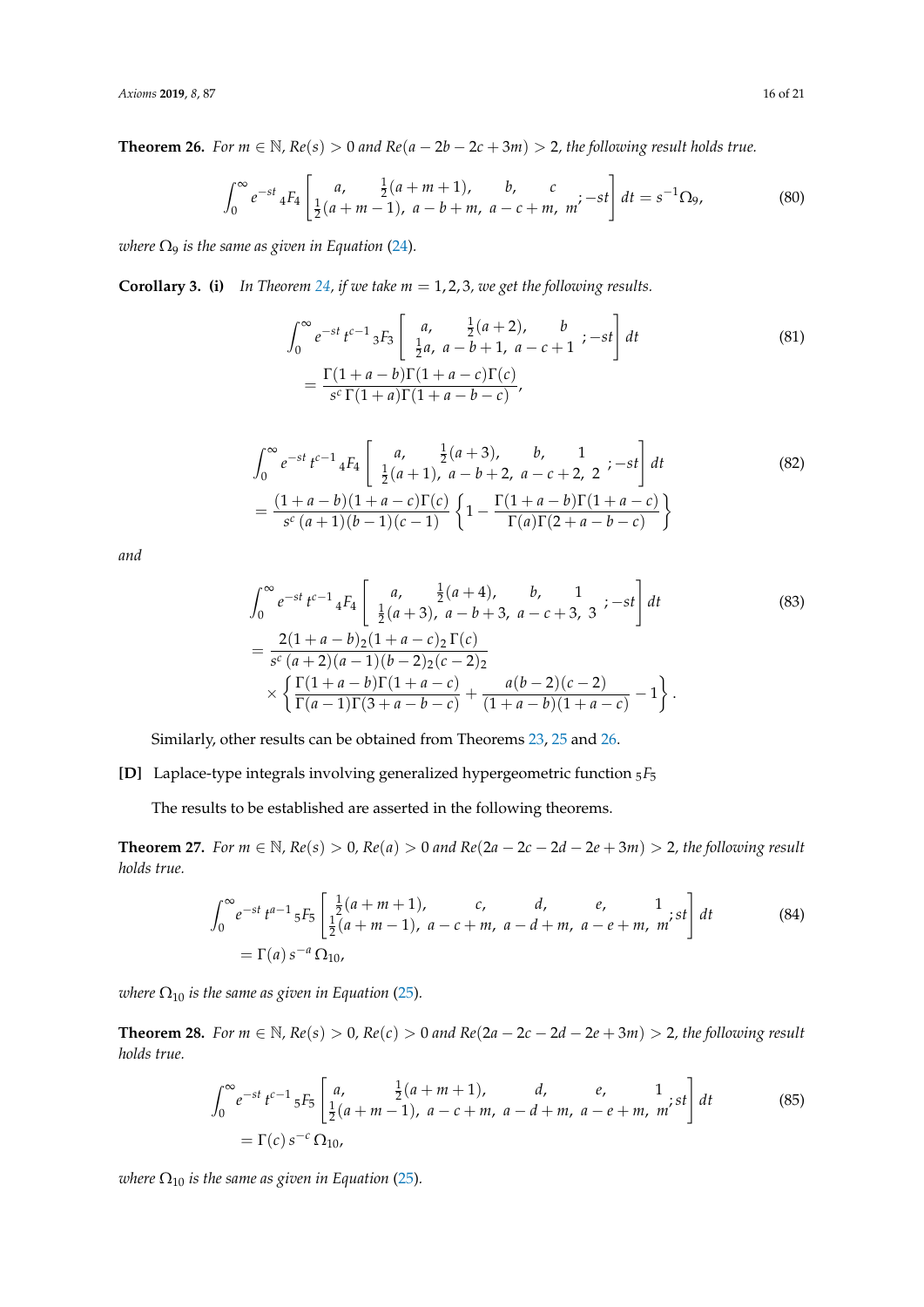**Theorem 29.** For  $m \in \mathbb{N}$ ,  $Re(s) > 0$ ,  $Re(a + m + 1) > 0$  and  $Re(2a - 2c - 2d - 2e + 3m) > 2$ , the following *result holds true.*

$$
\int_0^\infty e^{-st} t^{\frac{1}{2}(a+m-1)} 5F_5 \left[ \begin{array}{cccc} a, & c, & d, & e, & 1\\ \frac{1}{2}(a+m-1), & a-c+m, & a-d+m, & a-e+m, & m \end{array} \right] dt \qquad (86)
$$
  
=  $\Gamma(\frac{1}{2}(a+m+1)) s^{-\frac{1}{2}(a+m+1)} \Omega_{10},$ 

*where*  $\Omega_{10}$  *is the same as given in Equation* [\(25\)](#page-5-3).

<span id="page-16-0"></span>**Theorem 30.** *For m* ∈ N,  $Re(s) > 0$  *and*  $Re(2a - 2c - 2d - 2e + 3m) > 2$ , the following result holds true.

$$
\int_0^{\infty} e^{-st} {}_5F_5 \left[ \begin{array}{cc} a, & \frac{1}{2}(a+m-1), & c, & d, & e \\ \frac{1}{2}(a+m-1), & a-c+m, & a-d+m, & a-e+m, & m \end{array} \right] dt
$$
 (87)  
=  $s^{-1} \Omega_{10}$ ,

*where*  $\Omega_{10}$  *is the same as given in Equation* [\(25\)](#page-5-3).

**Corollary 4.** (j) In Theorem [27,](#page-15-1) *if we take m* = 1, 2, 3, we get the following results.

$$
\int_0^\infty e^{-st} t^{a-1} 4F_4 \left[ \begin{array}{cc} c, & \frac{1}{2}(a+2), & d, & e \\ \frac{1}{2}a, & a-c+1, & a-d+1, & a-e+1 \end{array} \right] dt
$$
\n
$$
= \frac{\Gamma(1+a-c)\Gamma(1+a-d)\Gamma(1+a-e)\Gamma(1+a-c-d-e)}{s^a \Gamma(1+a-d-e)\Gamma(1+a-c-e)\Gamma(1+a-c-d)},
$$
\n(88)

$$
\int_0^{\infty} e^{-st} t^{a-1} 5F_5 \left[ \begin{array}{ccc} c, & \frac{1}{2}(a+3), & d, & e, & 1\\ \frac{1}{2}(a+1), & a-c+2, & a-d+2, & a-e+2, & 2 \end{array} ; st \right] dt
$$
\n
$$
= \frac{(1+a-c)(1+a-d)(1+a-e) \Gamma(a)}{s^a (1+a)(c-1)(d-1)(e-1)} \times \left\{ \frac{\Gamma(1+a-c)\Gamma(1+a-d)\Gamma(1+a-e) \Gamma(3+a-c-d-e)}{\Gamma(a)\Gamma(2+a-d-e)\Gamma(2+a-c-e)\Gamma(2+a-c-d)} - 1 \right\}
$$
\n(89)

*and*

$$
\int_0^{\infty} e^{-st} t^{a-1} 5F_5 \left[ \frac{c}{\frac{1}{2}(a+2), a-c+3, a-d+3, a-e+3, 3}; st \right] dt
$$
\n
$$
= \frac{2(1+a-c)2(1+a-d)2(1+a-e)2\Gamma(a)}{s^a(a-1)(a+2)(c-2)2(a-2)2(e-2)2}
$$
\n
$$
\times \left\{ \frac{\Gamma(1+a-c)\Gamma(1+a-d)\Gamma(1+a-e)\Gamma(5+a-c-d-e)}{\Gamma(a-1)\Gamma(3+a-d-e)\Gamma(3+a-c-e)\Gamma(3+a-c-d)} - \frac{a(c-2)(d-2)(e-2)}{(1+a-c)(1+a-d)(1+a-e)} \right\}.
$$
\n(90)

Similarly, other results can be obtained from Theorems [28–](#page-15-2)[30.](#page-16-0)

**[E]** Laplace-type integrals involving generalized hypergeometric function <sup>6</sup>*F*<sup>6</sup> The results to be established are asserted in the following theorems.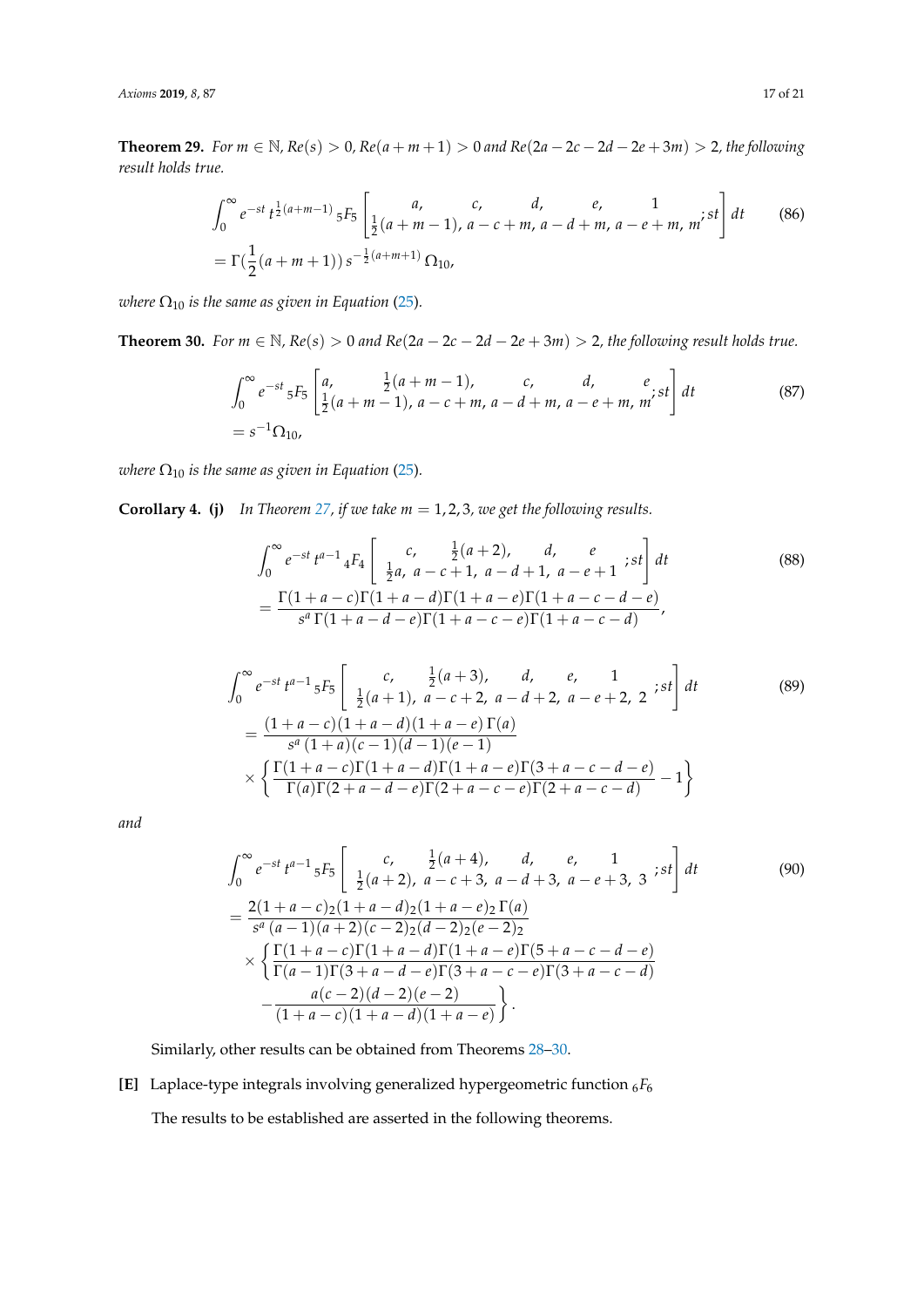<span id="page-17-1"></span>**Theorem 31.** *For*  $m \in \mathbb{N}$ ,  $Re(s) > 0$  *and*  $Re(a) > 0$ , *the following result holds true.* 

$$
\int_0^\infty e^{-st} t^{a-1} \times
$$
\n
$$
{}^{7F_7} \left[ \frac{1}{2} (a+m+1), \quad b, \quad c, \quad d, \quad 2a-b-c-d+2m-1+n, \quad m-n-1, \quad 1\\ \frac{1}{2} (a+m-1), \quad a-b+m, \quad a-c+m, \quad a-d+m, \quad b+c+d-a+1-m-n, \quad a+n+1, \quad m \in \mathbb{R}^2 \right] dt
$$
\n
$$
= \Gamma(a) s^{-a} \Omega_{11},
$$
\n(91)

*where*  $\Omega_{11}$  *is the same as given in Equation* [\(26\)](#page-5-0).

<span id="page-17-2"></span>**Theorem 32.** *For*  $m \in \mathbb{N}$ *,*  $Re(s) > 0$  *and*  $Re(a + m + 1) > 0$ *, the following result holds true.* 

$$
\int_0^\infty e^{-st} t^{\frac{1}{2}(a+m-1)} \times
$$
\n
$$
{}^{7F_7} \left[ \begin{array}{cccc} a, & b, & c, & d, & 2a - b - c - d + 2m - 1 + n, & m - n - 1, & 1 \\ \frac{1}{2}(a+m-1), & a - b + m, & a - c + m, & a - d + m, & b + c + d - a + 1 - m - n, & a + n + 1, & m \end{array} \right] dt
$$
\n
$$
= \Gamma(\frac{1}{2}(a+m+1)) \, s^{-\frac{1}{2}(a+m+1)} \, \Omega_{11},
$$
\n(92)

*where*  $\Omega_{11}$  *is the same as given in Equation* [\(26\)](#page-5-0).

**Theorem 33.** *For*  $m \in \mathbb{N}$ *,*  $Re(s) > 0$  *and*  $Re(b) > 0$ *, the following result holds true.* 

$$
\int_0^{\infty} e^{-st} t^{b-1} \times
$$
\n
$$
{}_{7}F_7 \left[ \frac{1}{2} (a+m+1), b, c, d, 2a-b-c-d+2m-1+n, m-n-1, 1 \atop \frac{1}{2} (a+m-1), a-b+m, a-c+m, a-d+m, b+c+d-a+1-m-n, a+n+1, m' \text{ }^s t \right] dt
$$
\n
$$
= \Gamma(b) s^{-b} \Omega_{11},
$$
\n(93)

*where*  $\Omega_{11}$  *is the same as given in Equation* [\(26\)](#page-5-0).

**Theorem 34.** *For m* ∈ N,  $Re(s) > 0$  *and*  $Re(2a - b - c - d + 2m - 1 + n) > 0$ , the following result *holds true.*

$$
\int_0^\infty e^{-st} t^{2a-b-c-d+2m+n-2} \times
$$
\n
$$
{}_{7}F_7 \left[ \frac{1}{2}(a+m+1), a, b, c, d, m-n-1, 1, n; st \right] dt
$$
\n
$$
= \Gamma(2a-b-c-d+2m-1+n) s^{-(2a-b-c-d+2m-1+n)} \Omega_{11},
$$
\n(94)

*where*  $\Omega_{11}$  *is the same as given in Equation* [\(26\)](#page-5-0).

<span id="page-17-0"></span>**Theorem 35.** *For*  $m \in \mathbb{N}$  *and*  $Re(s) > 0$ *, the following result holds true.* 

$$
\int_0^{\infty} e^{-st} \, 7F_7 \left[ \frac{1}{2} (a+m+1), \ a, \ b, \ c, \ d, \ m-n-1, \ 1 \atop 2} t \right] dt
$$
\n
$$
= s^{-1} \Omega_{11},
$$
\n(95)

*where*  $\Omega_{11}$  *is the same as given in Equation* [\(26\)](#page-5-0).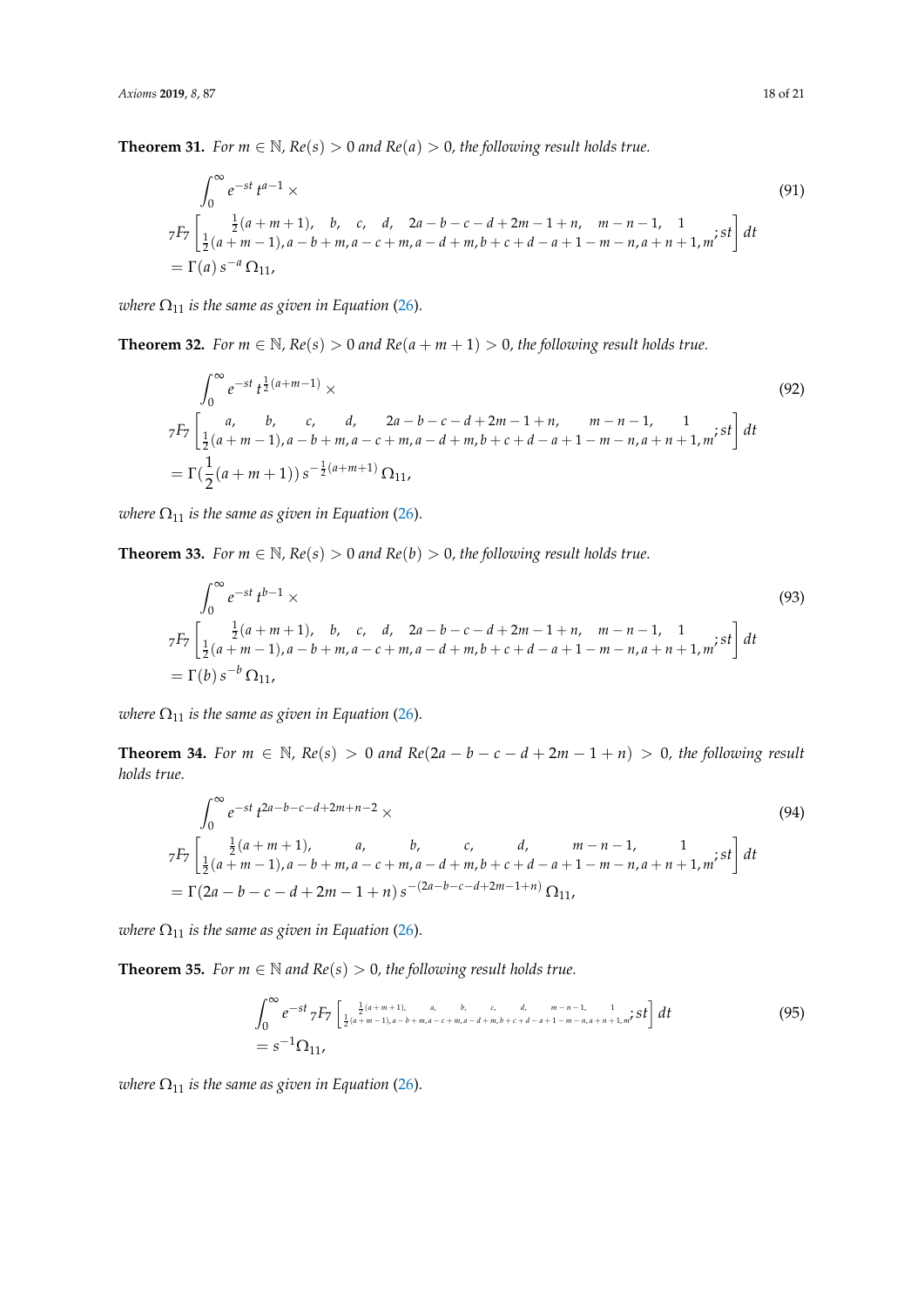**Corollary 5. (k)** In Theorem [31,](#page-17-1) if we take  $m = 1, 2, 3$ , we get the following results.

$$
\int_0^\infty e^{-st} t^{a-1}
$$
\n
$$
\times {}_6F_6 \left[ \begin{array}{cccc} b, & \frac{1}{2}(a+2), & c, & d, & 2a-b-c-d+n+1, & -n \\ \frac{1}{2}a, & 1+a-b, & 1+a-c, & 1+a-d, & b+c+d-a-n, & a+n+1 \end{array} \right] dt
$$
\n
$$
= \frac{\Gamma(a)(1+a)_n(a-b-c+1)_n(a-b-d+1)_n(a-c-d+1)_n}{s^a(1+a-b)_n(1+a-c)_n(1+a-d)_n(1+a-b-c-d)_n},
$$
\n(96)

$$
\int_{0}^{\infty} e^{-st} t^{a-1}
$$
\n
$$
\times 7F_7 \left[ \begin{array}{c} b, & \frac{1}{2}(a+3), & c, & d, & 2a-b-c-d+n+3, & 1-n, & 1\\ \frac{1}{2}(a+1), & 1+a-b, & 1+a-c, & 1+a-d,b+c+d-a-n-1, & a+n+1, & 2 \end{array}; st \right] dt
$$
\n
$$
= \frac{(b-a-1)(c-a-1)(d-a-1)(n+2+a-b-c-d)(a+n)\Gamma(a)}{n s^a (1+a)(1-b)(1-c)(1-d)(b+c+d-2a-2-n)}
$$
\n
$$
\times \left\{ 1 - \frac{(a)_n(a-b-c+2)_n(a-b-d+2)_n(a-c-d+2)_n}{(1+a-b)_n(1+a-c)_n(1+a-d)_n(3+a-b-c-d)_n} \right\}
$$
\n
$$
(97)
$$

*and*

$$
\int_{0}^{\infty} e^{-st} t^{a-1}
$$
\n
$$
\times 7F_7 \left[ \begin{array}{cc} \frac{b}{2}(a+2), \frac{1}{2}(a+4), c, d, 2a-b-c-d+n+5, 2-n, 1}{\frac{1}{2}(a+2), 3+a-b, 3+a-c, 3+a-d, b+c+d-a-n-2, a+n+1, 3} \end{array} ; st \right] dt
$$
\n
$$
= \frac{(a-2)(b-a-2)2(c-a-2)2(d-a-2)2}{s^a(a+2)(1-a)2(1-b)2(1-c)2(1-d)2}
$$
\n
$$
\times \frac{(-a-n)_n(3+n+a-b-c-d)_2 \Gamma(a)}{(n-1)2(b+c+d-2a-4-n)_2}
$$
\n
$$
\times \left\{ \frac{(a-1)_n(a-b-c+3)_n(a-b-d+3)_n(a-c-d+3)_n}{(a-b+1)_n(a-c+1)_n(a-d+1)_n(a-b-c-d+5)_n} + \frac{na(b-2)(c-2)(d-2)(2a-b-c+n+3)}{(a-b+1)(a-c+1)(a-d+1)(b+c+d-a-n-4)(n+a-1)} - 1 \right\}.
$$
\n(98)

Similarly, other results can be obtained from Theorems [32–](#page-17-2)[35.](#page-17-0)

**Remark 6.** *For evaluation of Eulerian's type integrals involving generalized hypergeometric functions by employing the summation theorems, Equations* [\(16\)](#page-3-0)*–*[\(26\)](#page-5-0)*, we refer an interesting paper by Jun et al. [\[25\]](#page-20-2).*

#### **3. Concluding Remark**

In the theory of generalized hypergeometric functions, classical summation theorems such as those of Gauss, Gauss second, Kummer, Bailey, Dixon, Watson, Whipple, Saalschütz and Dougall play a key role. Applications of the above-mentioned classical summation theorems are well-known. Very recently, Masjed-Jamei and Koepf established interesting and useful generalizations of the above-mentioned classical summation theorems in the most general form.

In this paper, an attempt has been made for providing a list of several Laplace-type integrals involving generalized hypergeometric functions  $pF_p$  for  $p = 2, 3, 4, 5$  and 7 in the most general forms which would serve as key formulas from which, on specializing the parameters, lead to several results, some of which are known and others are believed to be new. The results established in this paper are simple, interesting, easily proven and may be potentially useful.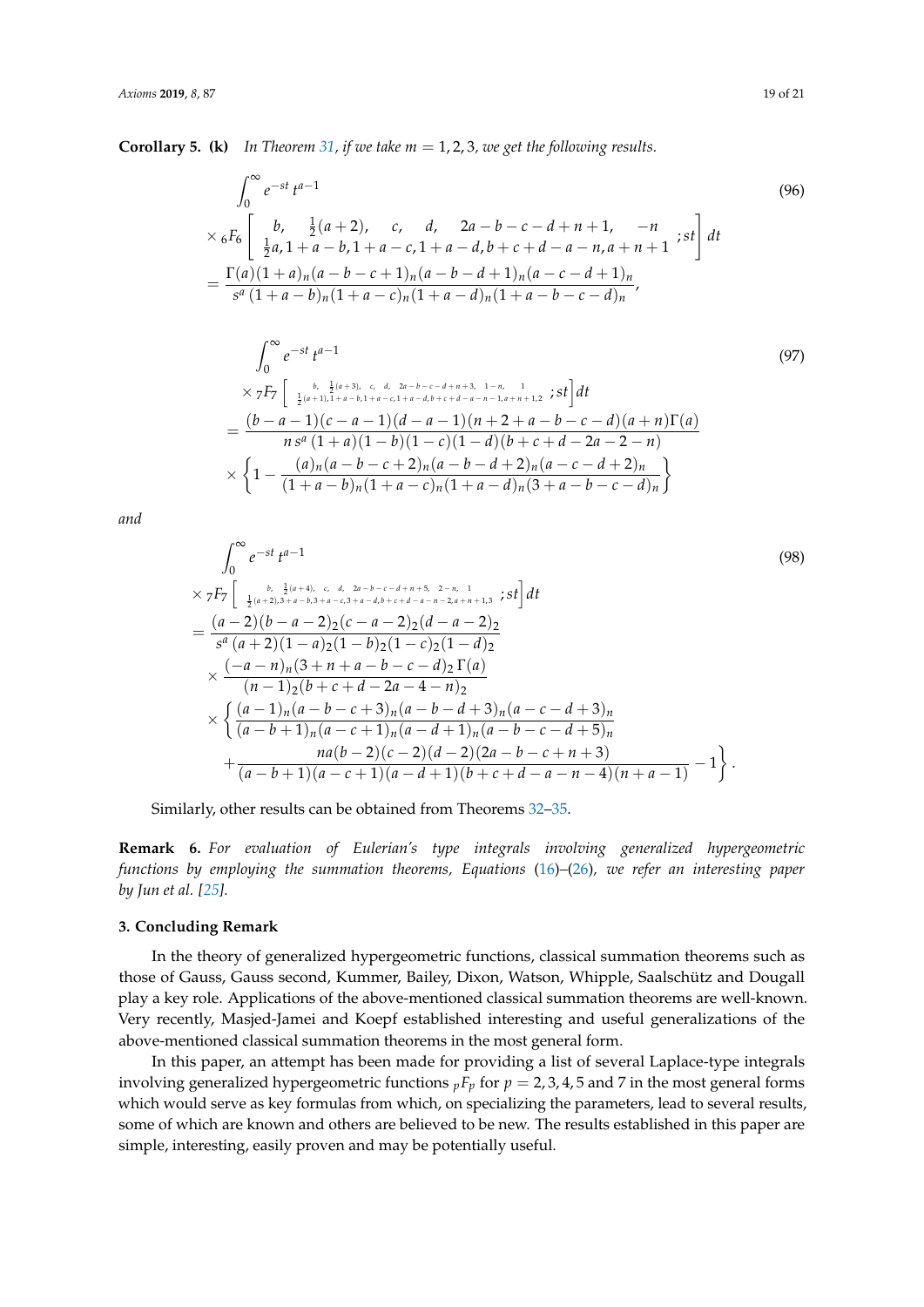We conclude this section by remarking that other applications of the generalized summation theorems due to Masjed-Jamei and Koepf are under investigations and the same will form a part of the subsequent paper in this direction.

**Author Contributions:** All authors contributed equally to writing of this paper. All authors read and approved the final manuscript.

**Funding:** The research work of Insuk Kim is supported by Wonkwang University research fund in 2019.

**Acknowledgments:** The authors are grateful to the referees for making certain very useful suggestions which led to a better presentation of the paper.

**Conflicts of Interest:** The authors declare that they have no competing interests.

### **References**

- <span id="page-19-0"></span>1. Andrews, G.E.; Askey, R.; Roy, R. Special Functions. In *Encyclopedia of Mathematics and Its Applications*; Cambridge University Press: Cambridge, UK, 1999; Volume 71.
- <span id="page-19-6"></span>2. Bailey, W.N. *Generalized Hypergeometric Series*; Cambridge University Press: Cambridge, UK, 1935; Reprinted by Stechert-Hafner, New York, NY, USA, 1964.
- <span id="page-19-14"></span><span id="page-19-1"></span>3. Oberhettinger, F.; Badi, L. *Tables of Laplace Transforms*; Springer: Berlin, Germany, 1973.
- 4. Rainville, E.D. *Special Functions*; The Macmillan Company: New York, NY, USA, 1960; Reprinted by Chelsea Publishing Company, Bronx, NY, USA, 1971.
- <span id="page-19-2"></span>5. Koepf, W. *Hypergeometric Summation: An Algorithmic Approach to Summation and Special Function Identities*, 2nd ed.; Springer: London, UK, 2014.
- <span id="page-19-3"></span>6. Bromwich, T.J. *An Introduction to the Theory of Infinite Series*; Macmillan: New York, NY, USA, 1948.
- <span id="page-19-4"></span>7. Knopp, K. *Theory and Applications of Infinite Series*: Hafner: New York, NY, USA, 1949; Reprinted by Dover, 1990.
- <span id="page-19-5"></span>8. Luke, Y.L. *The Special Functions and Their Approximations*; Academic Press: New York, NY, USA, 1969; Volume 1.
- <span id="page-19-7"></span>9. Bailey, W.N. Products of Generalized Hypergeometric Series. *Proc. Lond. Math. Soc.* **1928**, *28*, 242–254. [\[CrossRef\]](http://dx.doi.org/10.1112/plms/s2-28.1.242)
- <span id="page-19-8"></span>10. Prudnikov, A.P.; Brychkov, Yu.A.; Marichev, O.I. *More Special Functions*; Integrals and Series; Gordon and Breach Science Publishers: Amsterdam, The Netherlands, 1990; Volume 3.
- <span id="page-19-9"></span>11. Masjed-Jamei, M.; Koepf, W. Some Summation Theorems for Generalized Hypergeometric Functions. *Axioms* **2018**, *7*, 38. [\[CrossRef\]](http://dx.doi.org/10.3390/axioms7020038)
- <span id="page-19-10"></span>12. Kim, Y.S.; Rakha, M.A.; Rathie, A.K. Extensions of Certain Classical Summation Theorems for the Series <sup>2</sup>*F*<sup>1</sup> , <sup>3</sup>*F*<sup>2</sup> and <sup>4</sup>*F*<sup>3</sup> with Applications in Ramanujan's Summations. *Int. J. Math. Math. Sci.* **2010**, *2010*, 309503. [\[CrossRef\]](http://dx.doi.org/10.1155/2010/309503)
- 13. Lavoie, J.L.; Grondin, F.; Rathie, A.K. Generalizations of Watson's theorem on the sum of a <sup>3</sup>*F*2. *Indian J. Math.* **1992**, *34*, 23–32.
- 14. Lavoie, J.L.; Grondin, F.; Rathie, A.K.; Arora, K. Generalizations of Dixon's Theorem on the sum of a <sup>3</sup>*F*2(1). *Math. Comp.* **1994**, *62*, 267–276.
- 15. Lavoie, J.L.; Grondin, F.; Rathie, A.K. Generalizations of Whipple's theorem on the sum of a <sup>3</sup>*F*2. *J. Comput. Appl. Math.* **1996**, *72*, 293–300. [\[CrossRef\]](http://dx.doi.org/10.1016/0377-0427(95)00279-0)
- <span id="page-19-11"></span>16. Rakha, M.A.; Rathie, A.K. Generalizations of classical summation theorems for the series <sup>2</sup>*F*<sup>1</sup> and <sup>3</sup>*F*<sup>2</sup> with applications. *Integral Transform. Spec. Funct.* **2011**, *22*, 823–840. [\[CrossRef\]](http://dx.doi.org/10.1080/10652469.2010.549487)
- <span id="page-19-12"></span>17. Davis, B. *Integral Transforms and Their Applications*, 3rd ed.; Springer: New York, NY, USA, 2002.
- <span id="page-19-13"></span>18. Doetsch, G. *Introduction to the Theory and Applications of the Laplace Transformation*; Springer: New York, NY, USA, 1974.
- <span id="page-19-15"></span>19. Erdelyi, A.; Magnus, W.; Oberhettinger, F.; Tricomi, F.G. *Tables of Integral Transforms*; McGraw Hill: New York, NY, USA, 1954; Volume I–II.
- <span id="page-19-16"></span>20. Slater, L.J. *Confluent Hypergeometric Functions*; Cambridge University Press: Cambridge, UK, 1960.
- <span id="page-19-17"></span>21. Deepthi, P.; Prajapati, J.C.; Rathie, A.K. New Laplace transforms of the <sup>2</sup>*F*<sup>2</sup> hypergeometric function. *J. Fract. Calc. Appl.* **2017**, *8*, 150–155.
- <span id="page-19-18"></span>22. Parmar, R.K.; Purohit, S.D. Certain integral transforms and fractional integral formulas for the extended hypergeometric functions. *TWMS J. Appl. Eng. Math.* **2017**, *7*, 74–81.